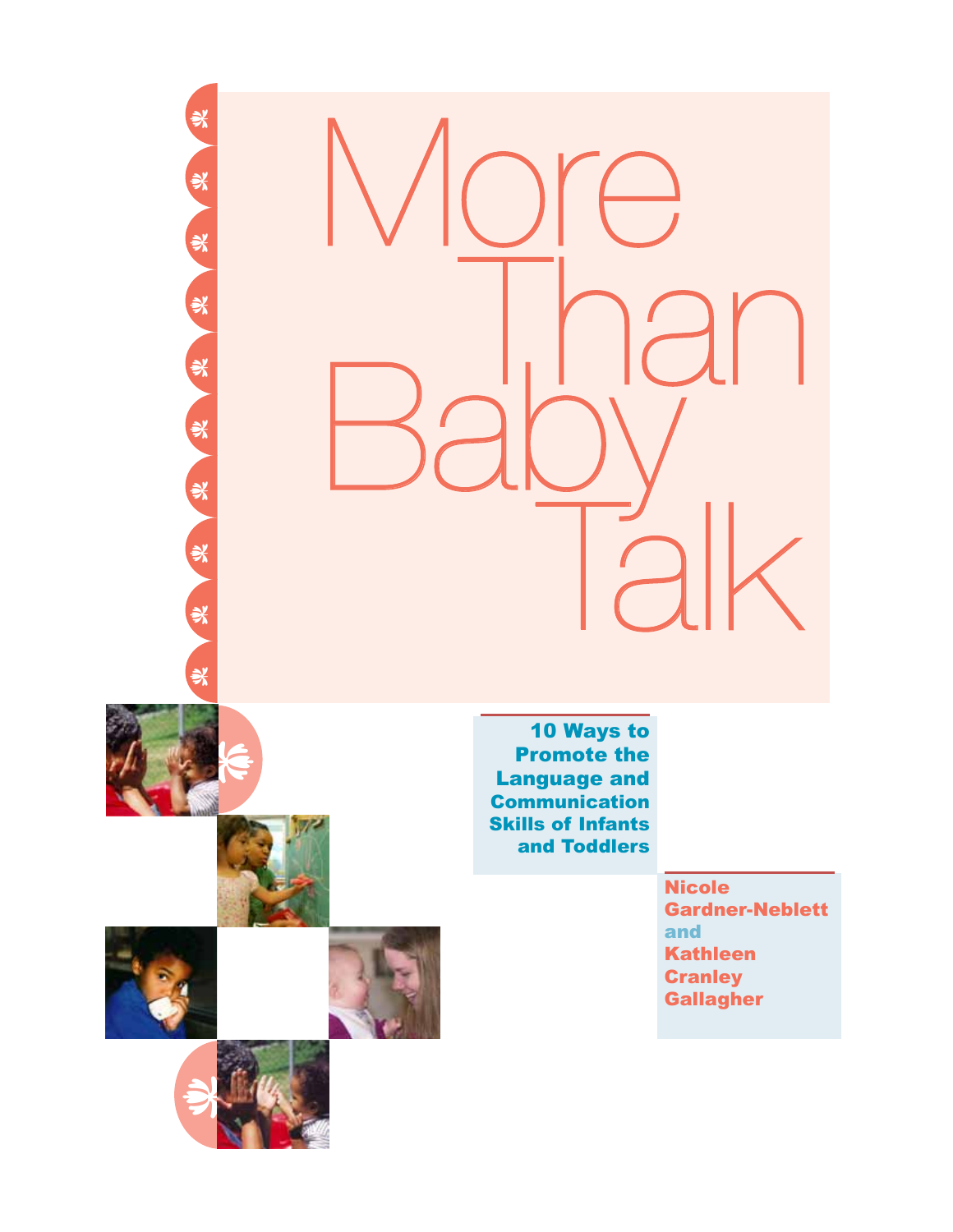© 2013 by Nicole Gardner-Neblett & Kathleen Cranley Gallagher

#### **Acknowledgements**

The development of this guide was funded by the PNC Foundation. The content and recommendations are those of the authors and do not necessarily reflect the opinions of PNC Foundation. Permission to copy, disseminate, or otherwise use the information from this document for educational purposes is granted, provided that appropriate credit is given.

We appreciate the comments and feedback provided by Ciani Bush-Johnson and Jessica Page.

Graphic design: Gina Harrison, FPG Publications Office

#### **Suggested Citation**

Gardner-Neblett, N., & Gallagher, K. C. (2013). *More than baby talk: 10 ways to promote the language and communication skills of infants and toddlers.* Chapel Hill: The University of North Carolina, FPG Child Development Institute.

Available at: <http://mtbt.fpg.unc.edu/>

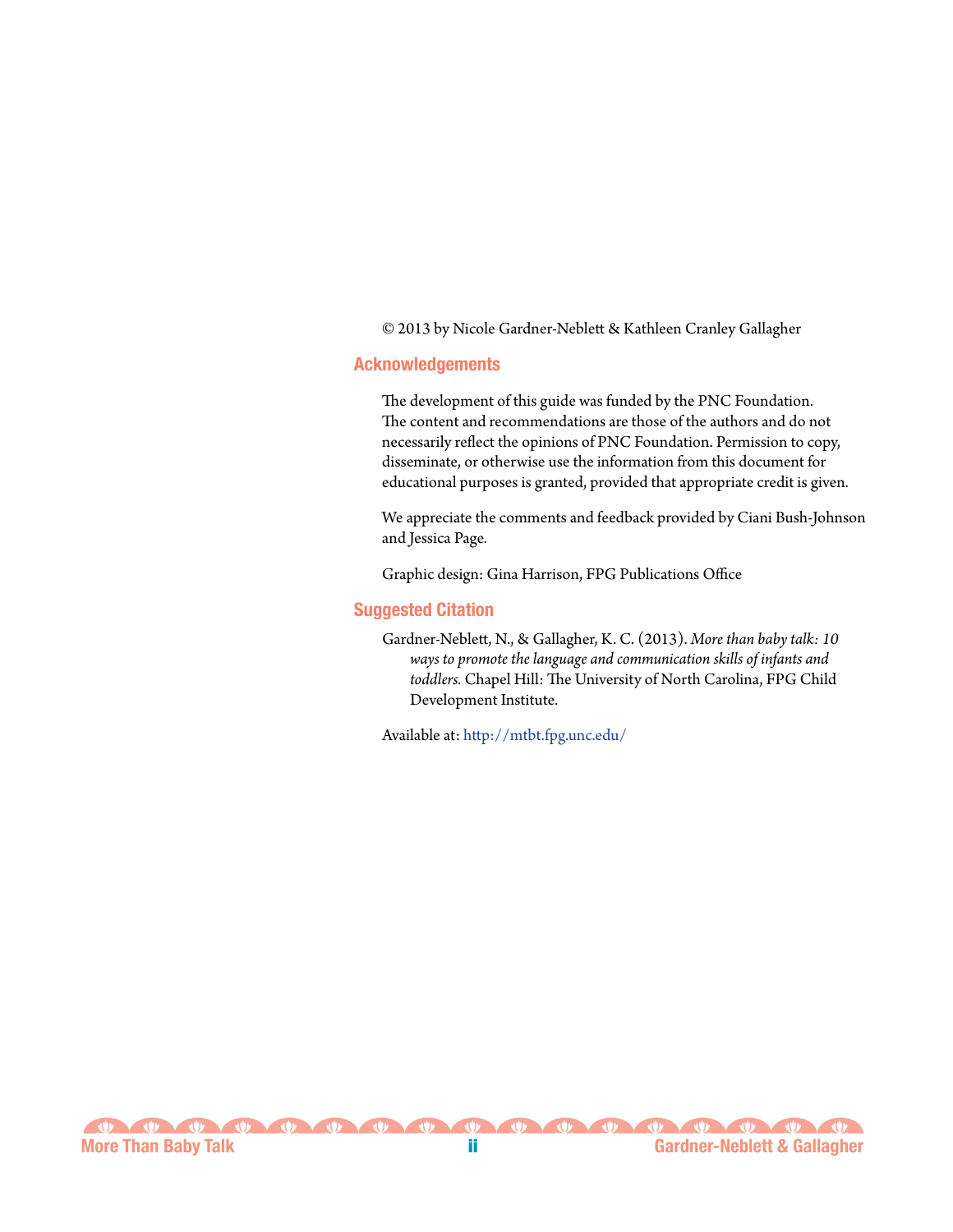

#### **Table of Contents**

| Why Promote the Language Development and |  |
|------------------------------------------|--|
|                                          |  |
|                                          |  |
|                                          |  |
|                                          |  |
|                                          |  |
|                                          |  |
|                                          |  |
|                                          |  |
|                                          |  |
|                                          |  |
|                                          |  |
|                                          |  |
|                                          |  |
|                                          |  |



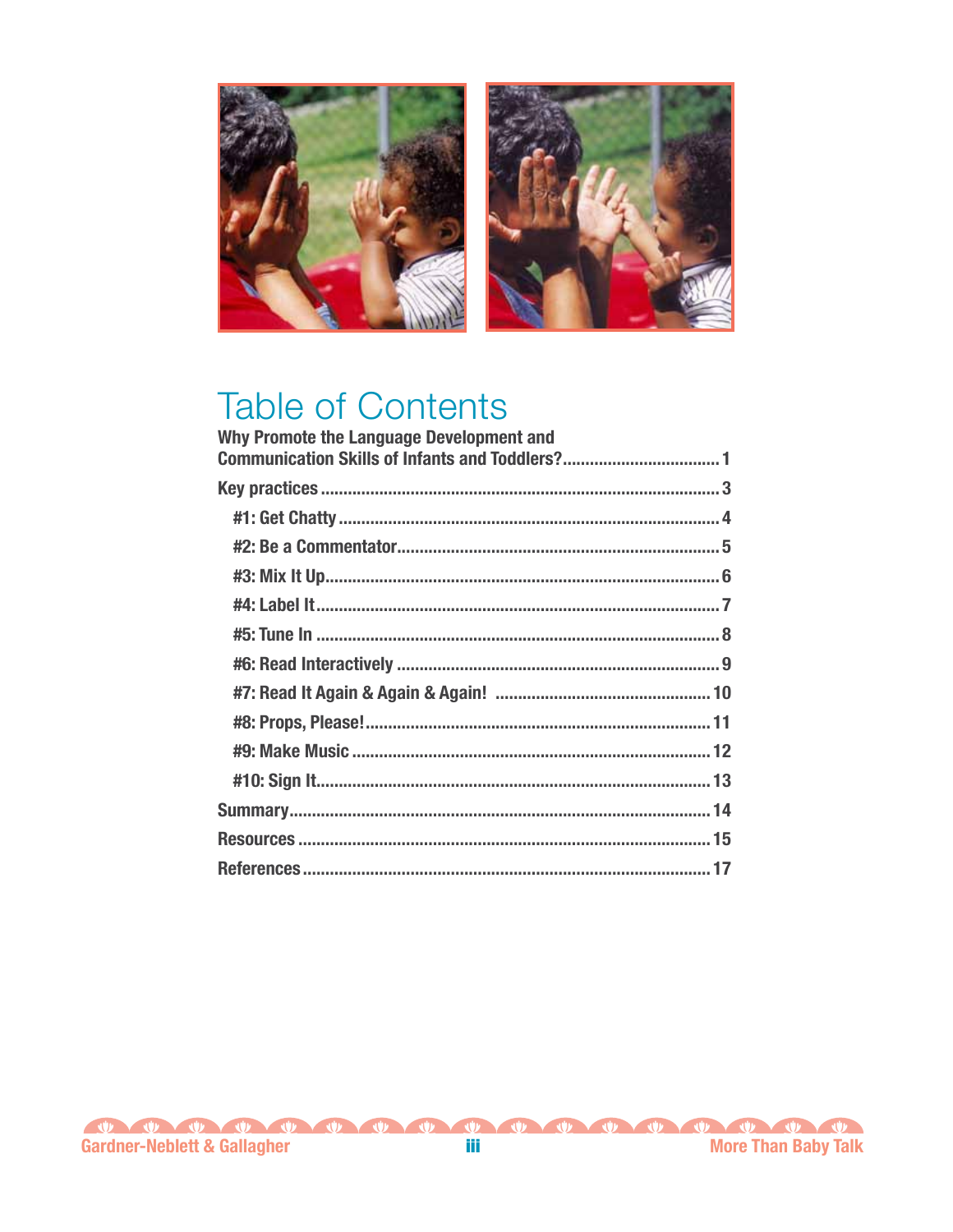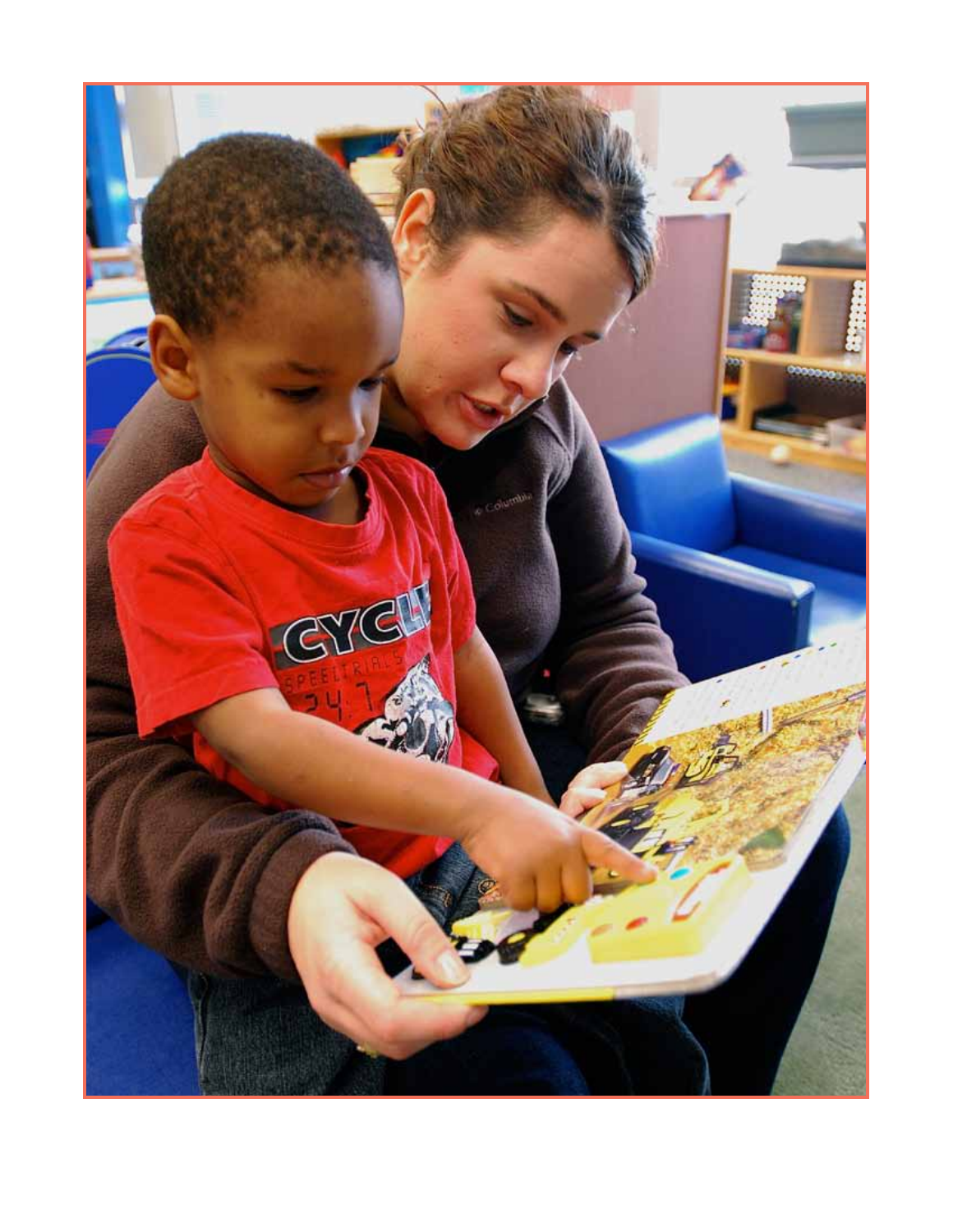#### Why Promote the Language Development and Communication Skills of Infants and Toddlers?

ARLY LANGUAGE AND COMMUNICATION SKILLS<br>are crucial for children's success in school and<br>beyond. Language and<br>communication skills include the are crucial for children's success in school and

beyond. Language and communication skills include the ability to understand others (i.e., receptive language) and express oneself (i.e., expressive language) using words, gestures, or facial expressions. Children who develop strong language and communication skills are more likely to arrive at school ready to learn.<sup>1</sup> They also are less likely to have difficulties



This guide describes 10 practices that early childhood

educators can use to support the development of language and communication skills of infants and toddlers. Because research supports the importance of adultchild interactions for infants and toddlers,<sup>5</sup> the practices are designed to be done one-on-one or in small groups. Each practice draws upon the types of interactions that research suggests promotes language

learning to read and are more likely to have higher levels of achievement in school.<sup>2</sup>

During the first years of life, children's brains are developing rapidly and laying the foundation for learning. The interactions that children have with adults influence how children develop and learn.<sup>3</sup> As a result, early childhood educators have a prime opportunity to provide children with interactions that can support children's growth and development, particularly their language and communication skills.

As past research shows, when teachers provide children with higher levels of language stimulation during the first years of life, children have better language skills.4,5 When teachers ask children questions, respond to their vocalizations, and engage in other positive talk, children learn and use more words. A study found that one third of the language interactions between teachers and children were the type that support children's language development, while the other two-thirds included less complex language such as directions, general praise, and rhetorical questions.<sup>6</sup> Promoting more high-quality language interactions between children and adults provides children with the kinds of experiences that can foster their growth in language and communication.

and communication skills. These interactions include:

- 9 Responding to children's vocalizations and speech
- 9 Engaging in joint attention with children
- 9 Eliciting conversations with children
- **Talking with children more**
- 9 Using complex grammar and rich vocabulary
- **Providing children with more information about** objects, emotions, or events.

These interactions benefit children from a variety of language and cultural backgrounds, including children who are dual language learners. Children who are dual language learners may sometimes feel socially isolated and have difficulty communicating their wants and needs.7 Educators may find the practices presented in this guide useful for helping dual language learners feel more socially connected and communicate better. Educators interested in learning more about supporting dual language learners will find additional information in the resources presented at the end of the guide.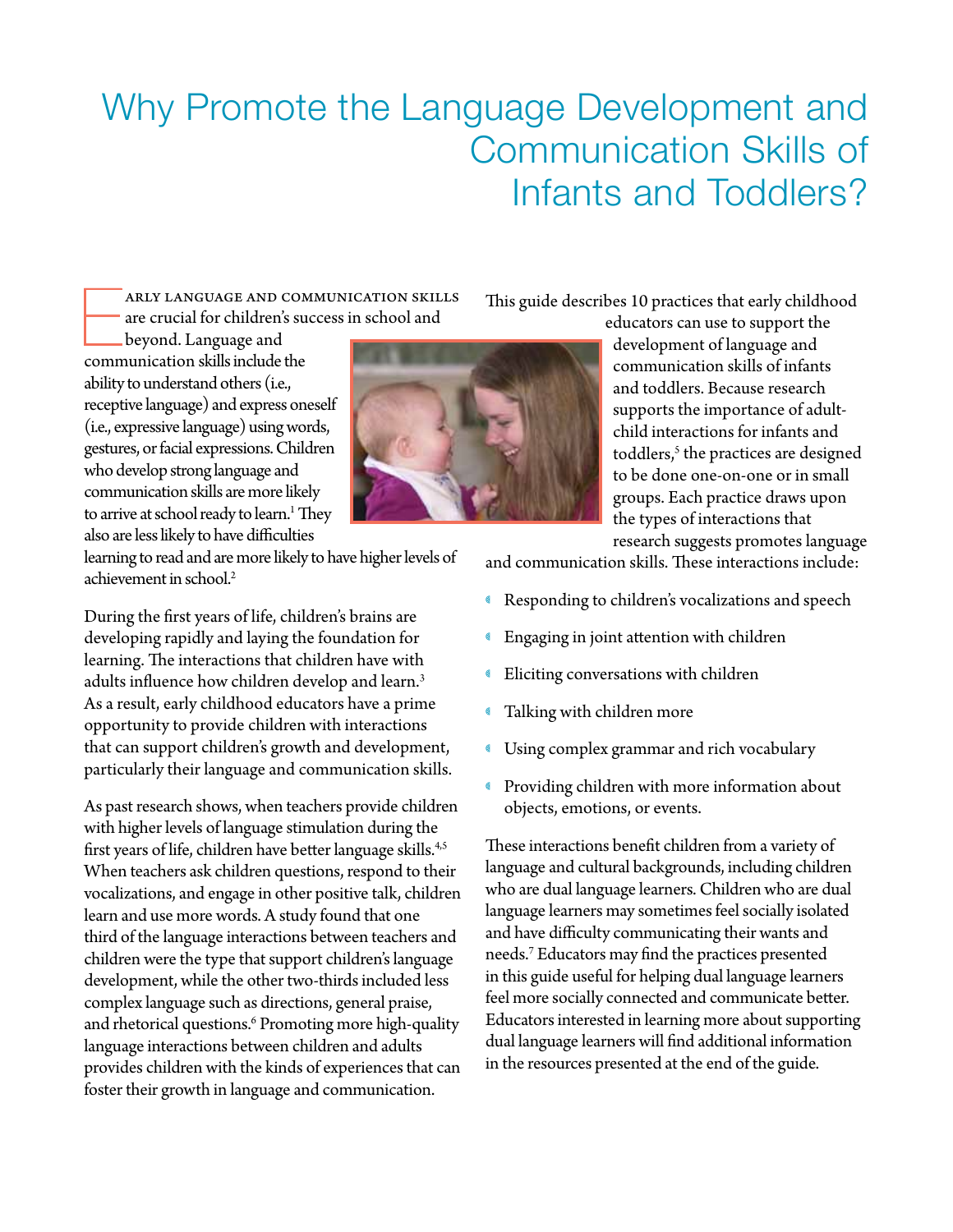#### Overview of 10 Practices to Promote Language and Communication Skills of Infants and Toddlers

| <b>Practice</b>                   | <b>Description</b>                                       |
|-----------------------------------|----------------------------------------------------------|
| 1. Get Chatty                     | Engaging in conversations with children                  |
| 2. Be a Commentator               | Giving descriptions of objects, activities or events     |
| 3. Mix It Up                      | Using different types of words and grammar               |
| 4. Label It                       | Providing children with the names of objects or actions  |
| 5. Tune In                        | Engaging in activities or objects that interest children |
| 6. Read Interactively             | Using books to engage children's participation           |
| 7. Read It Again & Again & Again! | Reading books multiple times                             |
| 8. Props, Please!                 | Introducing objects that spark conversations             |
| 9. Make Music                     | Engaging in musical activities                           |
| 10. Sign It                       | Using gestures or simple signs with words                |

Each practice is presented with a description of the practice, research evidence that supports the use of the toddlers. These resources include books, articles, and websites that contain more detailed information on

practice, and examples of how educators may use the practice with infants and toddlers. Although each practice is presented separately, many of the practices can be used in combination with each other. For example, educators can practice focusing on children's interests (Practice #5, "Tune In") while providing a running commentary (Practice #2, "Be a Commentator") and labeling the names of objects (Practice #4, "Label It").



the practices presented in the guide.

The practices presented in this guide can be used when working with any child. Educators should keep in mind, however, that children develop at varying rates and differently depending upon a number of factors, such as personality and age. These factors and home language exposure affect children's development of language and communication skills. By using these practices early childhood educators can provide all children with

At the end of the guide is a list of resources that may be useful for more information on supporting the language and communication skills of infants and

the rich language exposure and opportunities children need to enhance their language and communication skills.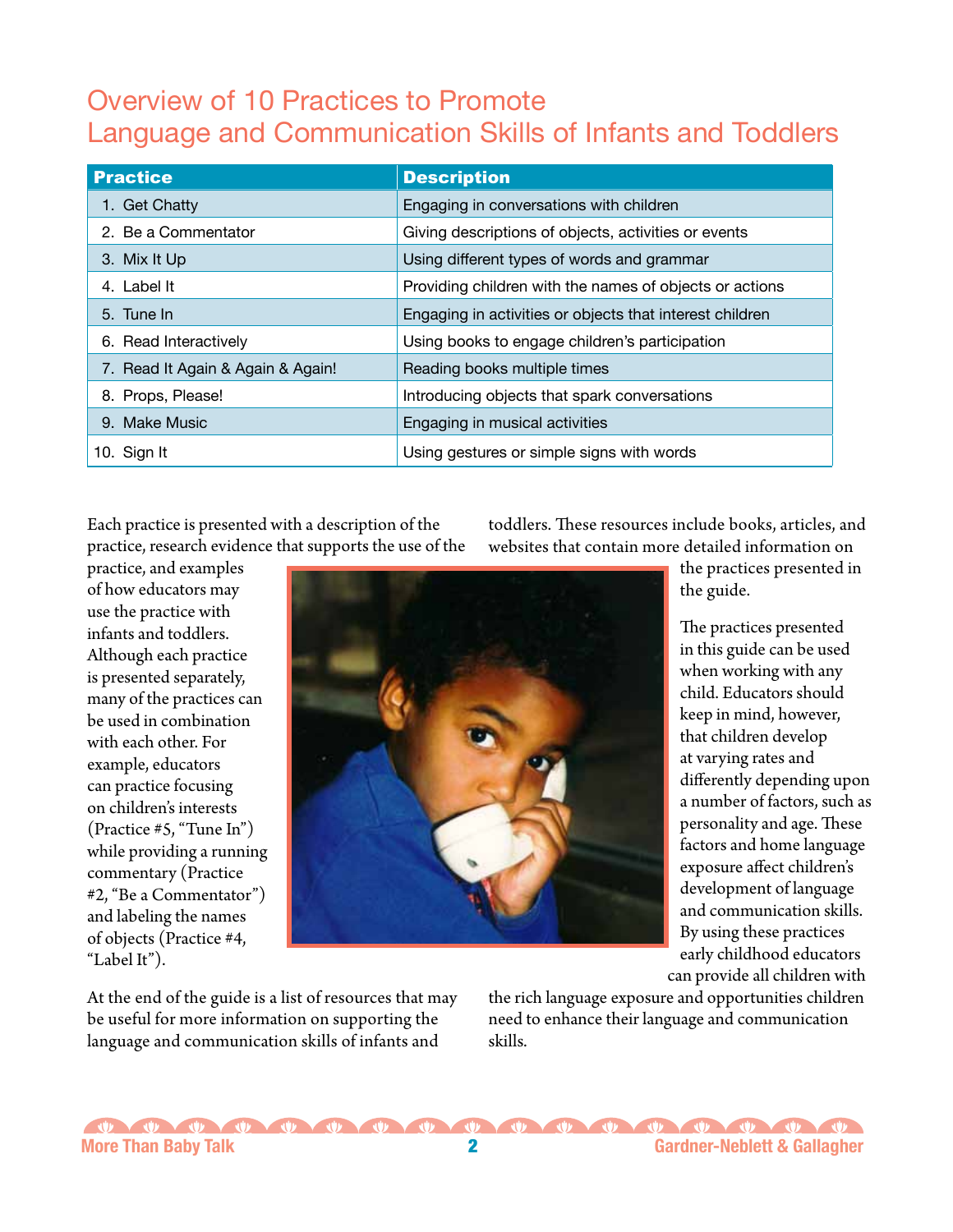

**Gardner-Neblett & Gallagher 3 More Than Baby Talk**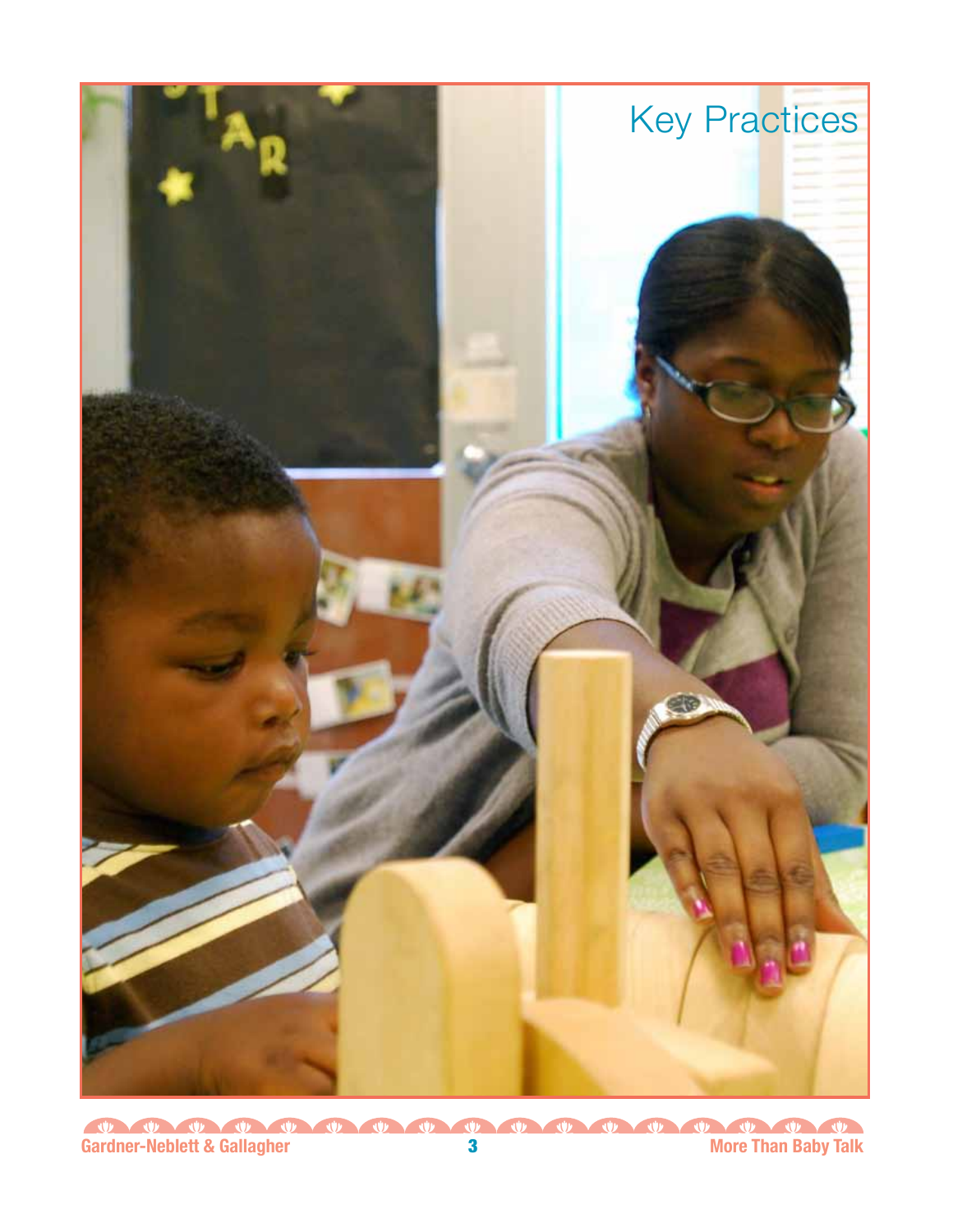### **#1** Get Chatty

HATTING WITH CHILDREN is a great way to give them lots of examples of how we use words to share ideas and get information.<br>The words adults speak to children make up the language "in that children need to learn new words a examples of how we use words to share ideas and get information. The words adults speak to children make up the language "input" that children need to learn new words and ideas. The more input adults give children, the more opportunities children have to learn how to express themselves and understand what others are saying.

#### What Research Shows

- 9 The more words adults speak to children, the larger children's vocabulary.8,9
- 9 When teachers promote back-and-forth conversations with children, children show greater complexity in their speech.<sup>10</sup>
- 9 When teachers use high-quality conversations in the classroom including using uncommon words, asking children questions, and commenting on their responses, children show better language development.<sup>11,12</sup>

#### Working with Infants and Toddlers

- 9 Talk through or comment on routines (e.g., when washing hands, "We are washing our hands. We are making lots of big bubbles.").
- **Comment on children's actions or objects and events (e.g., "Billy is**

drawing with the red crayon.").



- Respond to infants' nonverbal communication with words (e.g., "I see you reaching for the blocks. Would you like to play with the blocks?").
- Ask questions and pause for answers. Provide the answers for preverbal children.
- 9 Expand on children's words (e.g., "I heard you say, 'Cheese'. Would you like to eat more cheese?").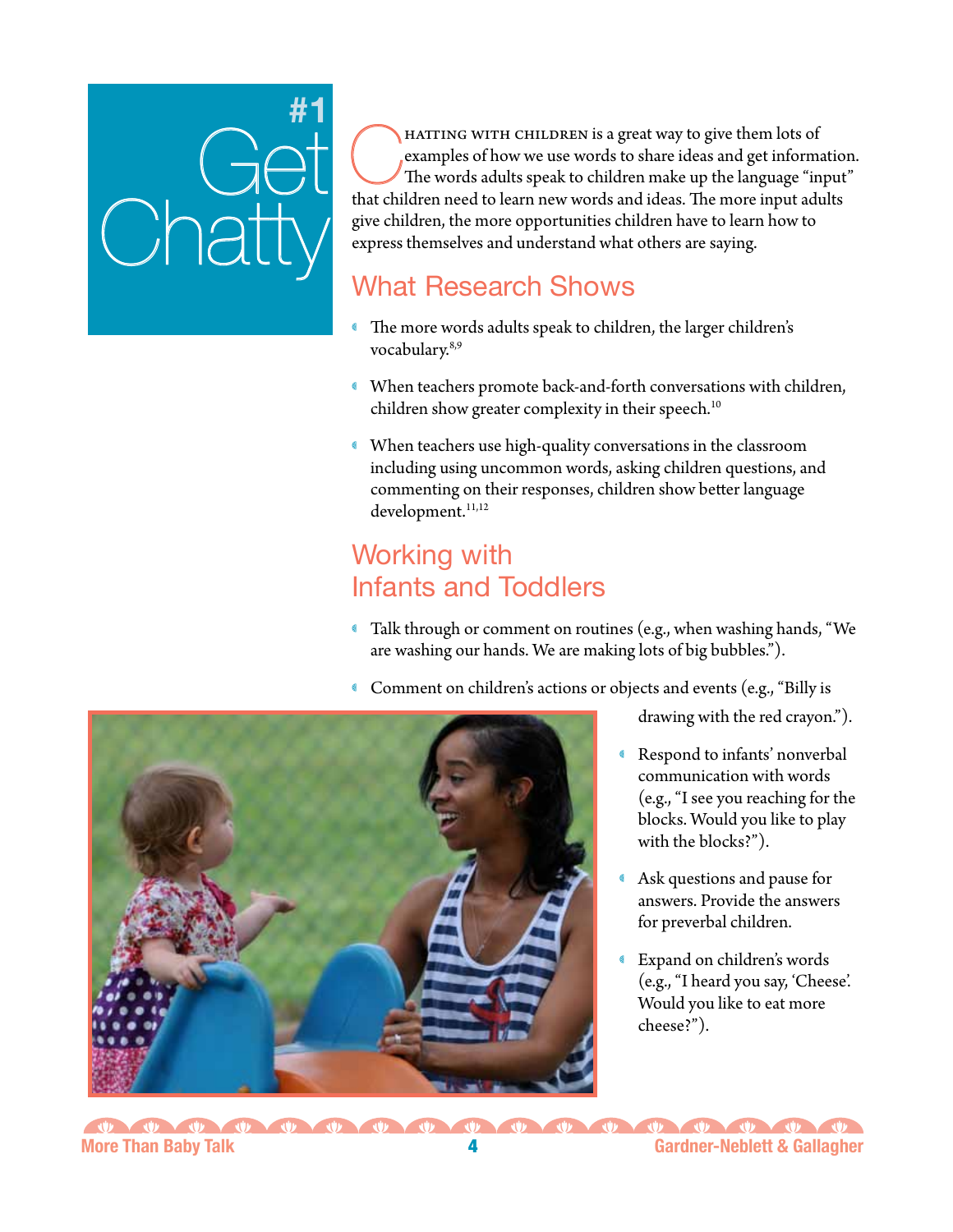OMMENTING ON ACTIONS OR EVENTS for children is a great way to give children examples of how to use language in everyday routines and activities. Commenting involves an adult talking about what he or she is doing seeing or give children examples of how to use language in everyday routines and activities. Commenting involves an adult talking about what he or she is doing, seeing, or thinking about in the presence of the child. An adult may also describe what children are doing or seeing. This kind of talk provides children with examples of the kind of language that is used in everyday activities. Commenting on actions or events may also help children learn and understand which words go with which actions.

#### What Research Shows

- <sup>4</sup> The more words that adults speak to children, the better language skills children develop.8,9
- The more that teachers model language for children, the more often children talk.<sup>12</sup>

#### Working with Infants and Toddlers

- Give detailed descriptions of what you or the child is seeing or doing.
- 9 Comment on daily routines like hand washing, eating, or diaper changing (e.g., after playing outside, "We're back inside now. We're going to take off our jackets and put them in our cubbies.").
- 9 Model language for children by commenting on objects or events.
- Talk while demonstrating the different ways an object may be used.





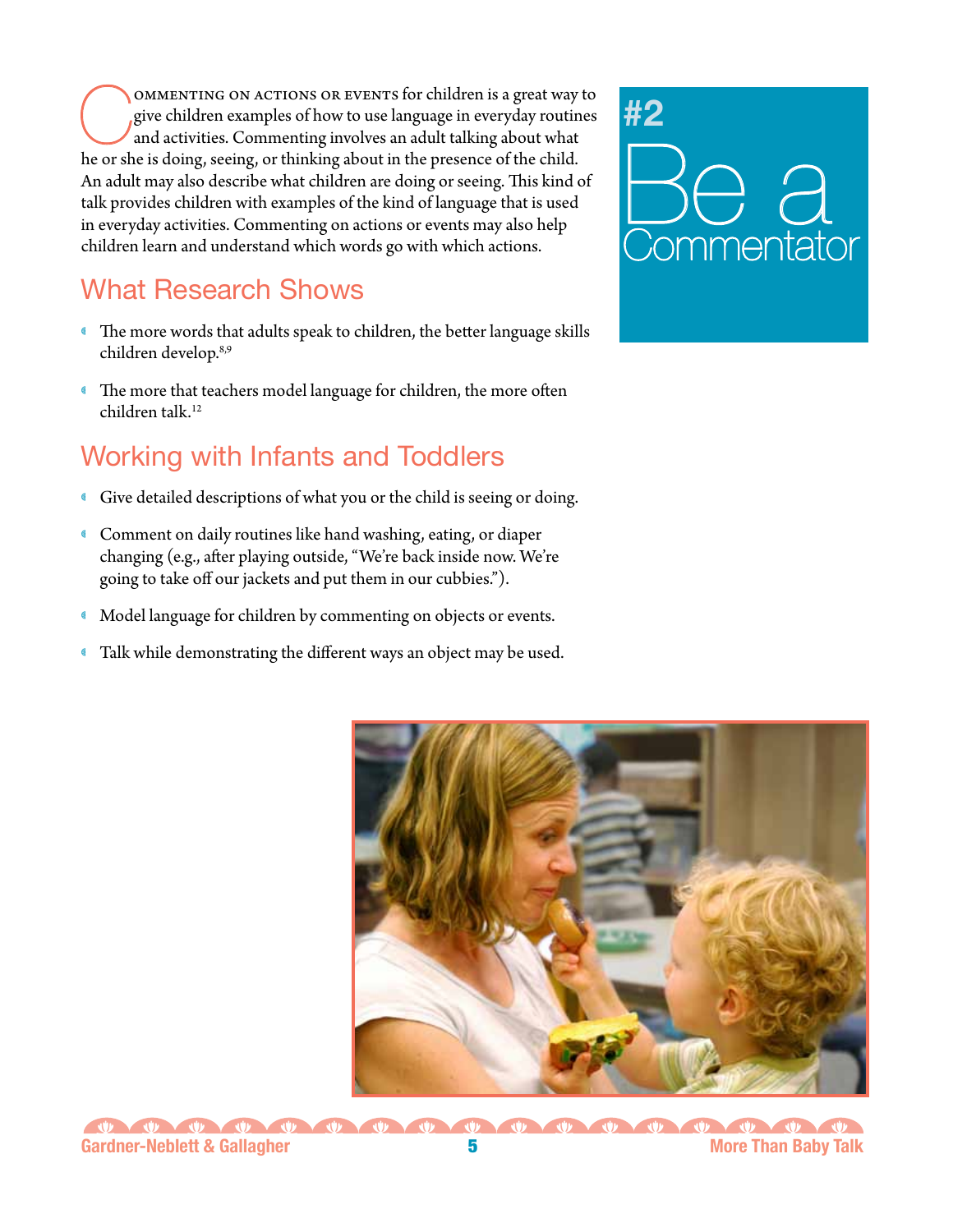# **#3**  $\sum$ Up

ALKING TO CHILDREN is one of the most important ways adults<br>can help them learn to communicate and develop strong languag<br>skills. By talking with them, adults provide children with languag<br>"input" that children can then us alking to children is one of the most important ways adults can help them learn to communicate and develop strong language skills. By talking with them, adults provide children with language types of language input that children receive, the more their language skills can develop and grow over time. When adults "mix it up" by using lots of different types of words and grammar in their speech to children, children benefit by learning to use more complex and varied language.

#### What Research Shows

- Repeated and varied exposure to unfamiliar words, along with meaningful contexts (e.g., pictures, verbal explanations) helps children learn new words.<sup>13</sup>
- 9 Children whose teachers speak with more complex sentence structures have better understanding of complex, multi-clause sentences.<sup>14</sup>
- 9 Using words from a child's home language may help children to learn words in English.15

#### Working with Infants and Toddlers

- 9 During playtime or mealtimes, introduce new vocabulary by using rare or uncommon words (e.g., "I have a big *appetite*. I am eating a lot of food today!").
- 9 Repeat unfamiliar words in different contexts and on different occasions.
- Give children verbal explanations for unfamiliar words.



- Use sentences that have multiple clauses when talking with children (e.g., "Can you put the blue ball in the box under the table?").
- If possible, incorporate words from children's home languages into the daily routines (e.g., when counting the number of children at the table, "We have 1, 2, 3, 4, 5 friends today. Let's count in Spanish. Uno, dos, tres, cuatro, cinco!").

d d d d d d d d d d d d d d d d d **Moreover Except 6 Gardner-Neblett & Gallagher**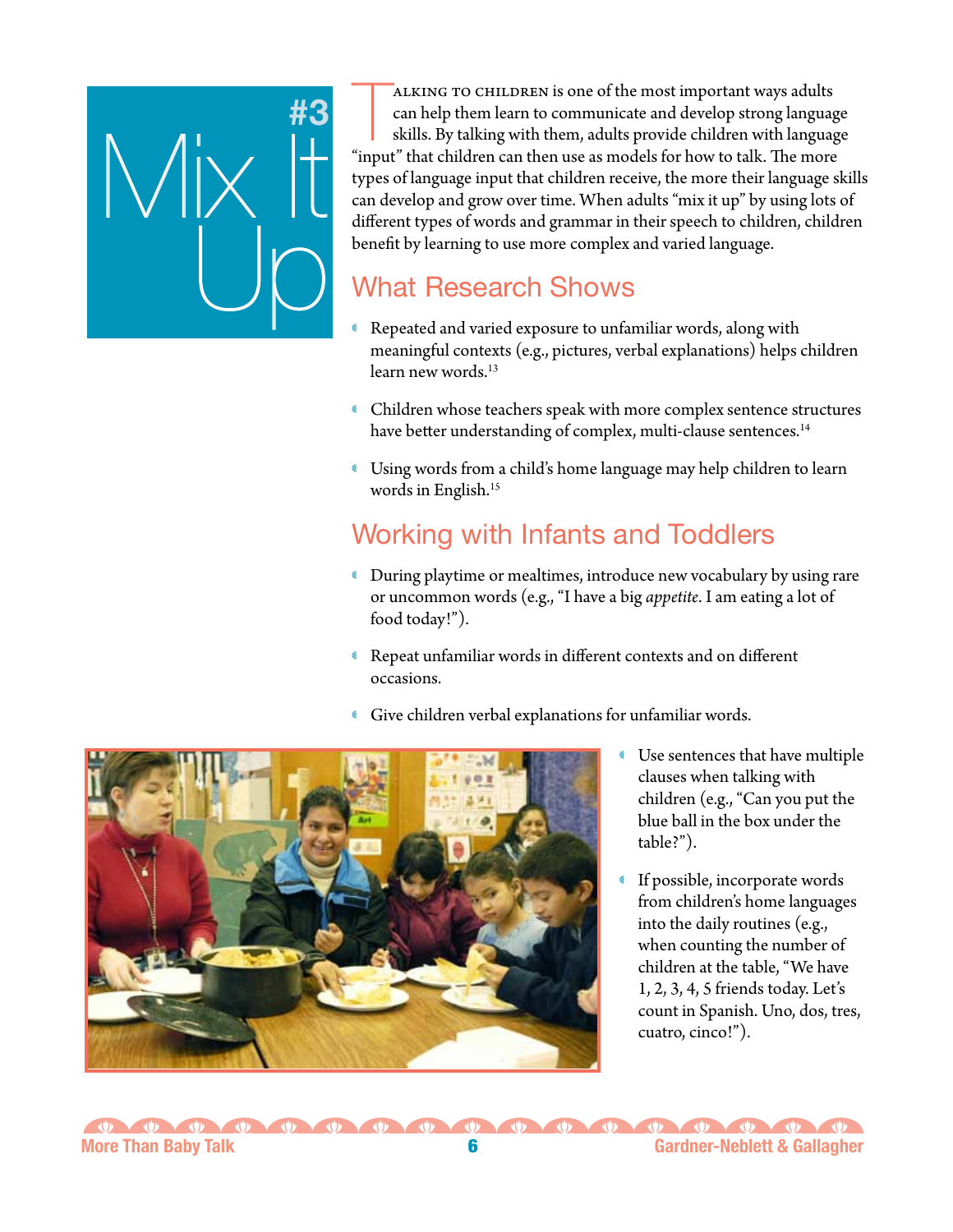ABELING AN OBJECT OR ACTIVITY is one way of helping children learn the names of objects and actions in their world. When children hear adults use labels for objects or actions, they have an opportunity to learn about how w abeling an object or activity is one way of helping children learn the names of objects and actions in their world. When children hear adults use labels for objects or actions, they have an opportunity words when trying to communicate with others. Adults can help children learn the names of objects or activities by focusing on one object or activity at a time.

#### What Research Shows

- 9 When an adult labels or comments on an object upon which a child is focused, the child is more likely to develop a larger vocabulary.16
- 9 When an adult and child are engaged in joint attention, or focused together on one object, and the adult says the name of the object, children are more likely to learn the word for that object.<sup>17</sup>
- 9 Gesturing toward or looking at an object while saying the object's name helps children learn the name of the object.<sup>18</sup>

#### Working with Infants and Toddlers

- <sup>4</sup> Use descriptors to help children learn the names of different colors, shapes and sizes (e.g., "The blue car is bigger and faster than the yellow car.").
- <sup>4</sup> Point to or gaze at an object while saying the name.
- 9 Say the names of familiar and new objects or activities.





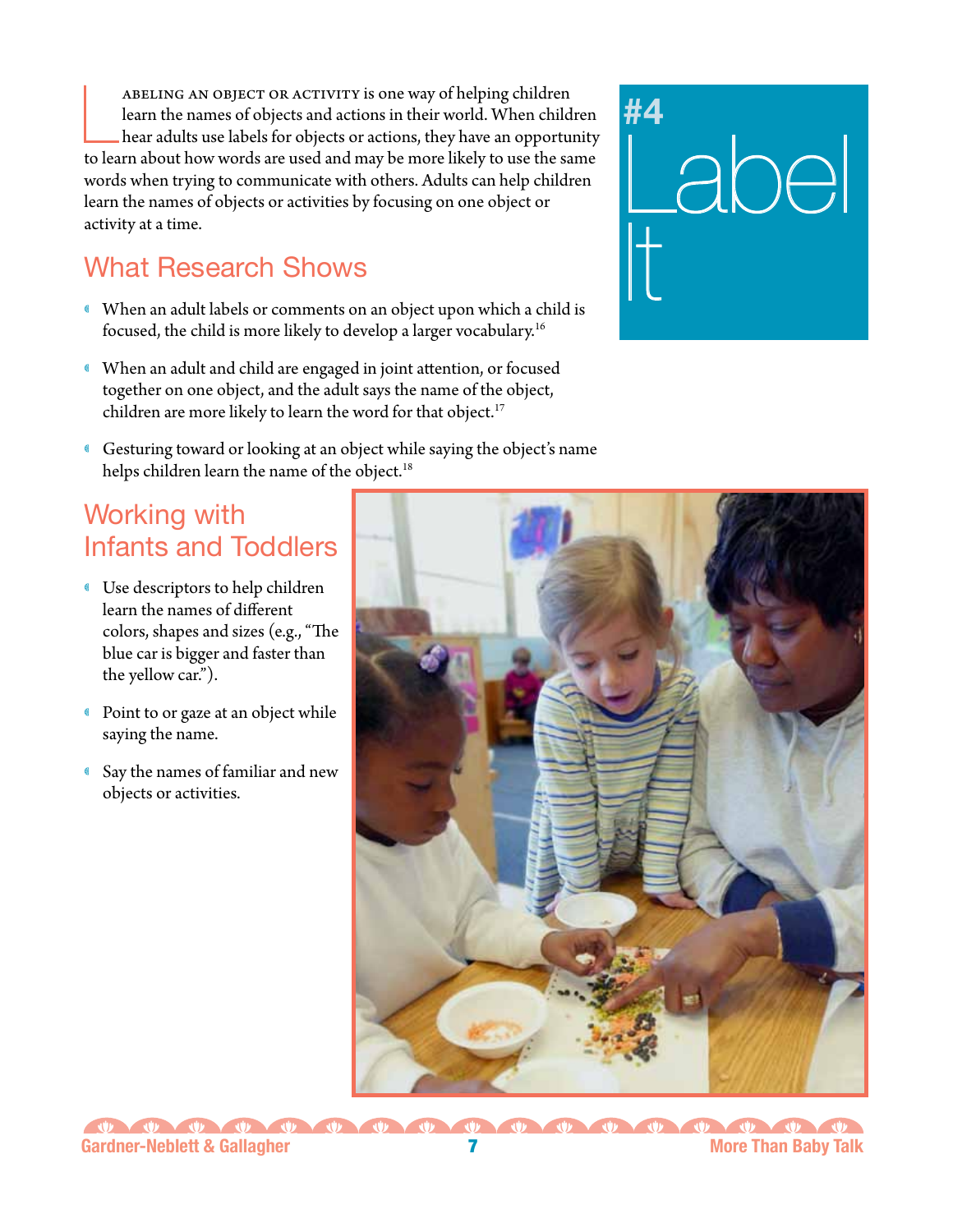## **#5** Tune  $\overline{\mathsf{I}}$

FILDREN ARE OFTEN CURIOUS about the world around them.<br>Teachers can make the most of this natural curiosity by engagicalidation in conversations about the objects or activities that<br>have cantured their attention. By tuning Teachers can make the most of this natural curiosity by engaging children in conversations about the objects or activities that have captured their attention. By tuning in and talking to children about whatever is holding their attention, adults have an opportunity to support children's language development by responding to their interests. Teachers can use these moments to support children's language by initiating high-quality conversations that include rich vocabulary, give children information, or ask children to provide information.

#### What Research Shows

- In the Children are more likely to learn the names for objects in which they are interested than objects for those of less interest.<sup>17</sup>
- 9 Children whose parents talk about what the child is focused on have more advanced vocabularies than children whose parents try to redirect children's attention.19

#### Working with Infants and Toddlers

- **9** Notice on what the child is focused and ask open-ended questions like "What…?", "Why…?" and "How…?" Pause for a response. Provide the answers for preverbal children.
- **Provide information about the object or activity the child is focused on** by commenting or describing the object or activity.



- **Introduce the child to new words related to the** object of his or her focus. Explain the meaning of the new word.
- 9 If possible, provide a demonstration of the different ways the object the child is focusing on may be used (e.g., "You're rolling the blue ball. Let's see if we can bounce the ball too.").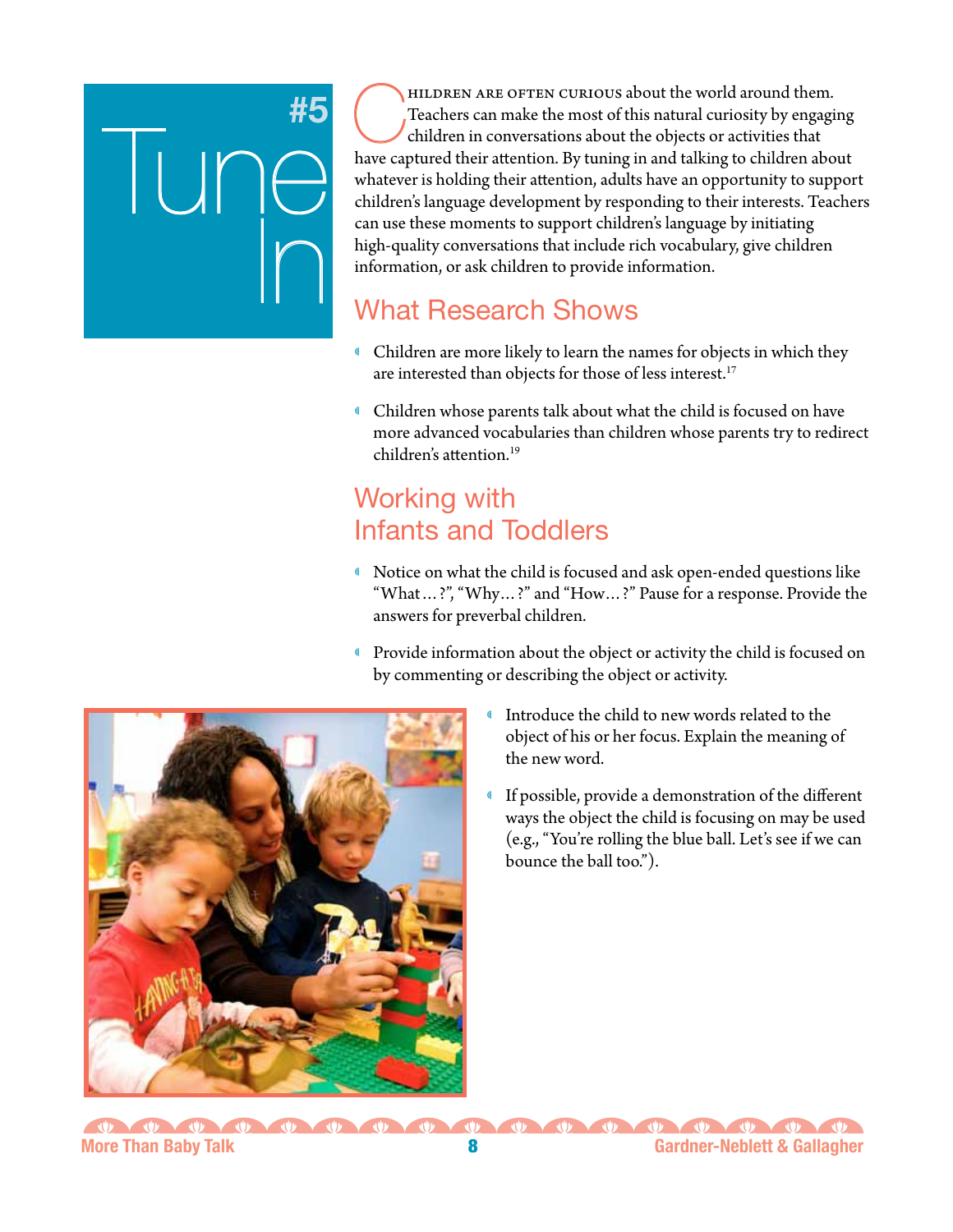EADING BOOKS TO CHILDREN is one of the most effective ways<br>to provide children with opportunities to develop their languag<br>skills. Books often contain words that children may not commo<br>hear in everyday conversations, along to provide children with opportunities to develop their language skills. Books often contain words that children may not commonly hear in everyday conversations, along with pictures that help illustrate their meanings. Adults can use books to start discussions with children about the stories and pictures presented and connect the stories and pictures to children's lives.

The opportunities for helping children develop their language skills with books are greatest when adults help children to become engaged by: 1) encouraging children's participation in the story, 2) expanding on children's responses, and 3) giving feedback. By interacting with children in these

ways, adults give children a chance to practice listening and speaking skills that foster language development.

#### What Research Shows

- 9 When adults read to children by asking complex questions, expanding on children's responses and providing encouragement, children's expressive language develops faster than when adults read in less interactive ways.<sup>20</sup>
- 9 Children learn more vocabulary when teachers involve them in discussions about books. $21$
- The more discussions children and teachers have about the reasons for actions or events in a story, the higher children's vocabulary scores.<sup>22</sup>

#### Working with Infants and Toddlers

- 9 Point to and label objects or actions in the book.
- 9 Use an expressive, animated voice when reading. If appropriate, use voices for the characters and imitate sounds or facial expressions presented in the book.
- 9 Talk about familiar subjects like family life, faces, food, and toys.
- 9 Ask open-ended questions ("Who", "What", "When", "Where", "Why", and "How" questions). For preverbal infants or toddlers, pause after asking the question. When appropriate, provide the answer.
- 9 For new words, say the word to the child and ask him/her to repeat it.
- Define new words or provide synonyms for new words.
- 9 Expand and rephrase children's responses to questions.
- <sup>4</sup> Make connections between the book and the child's life (e.g., when reading a book that has a picture of a dog, "You have a dog that's brown just like this one. What kinds of things does your dog like to do?").
- At the end of the book, recap the story, repeating any new words or ideas.

### **#6** Read Interactively

**Gardner-Neblett & Gallagher 9 9 More Than Baby Talk** d d d d d d d d d d d d d d d d

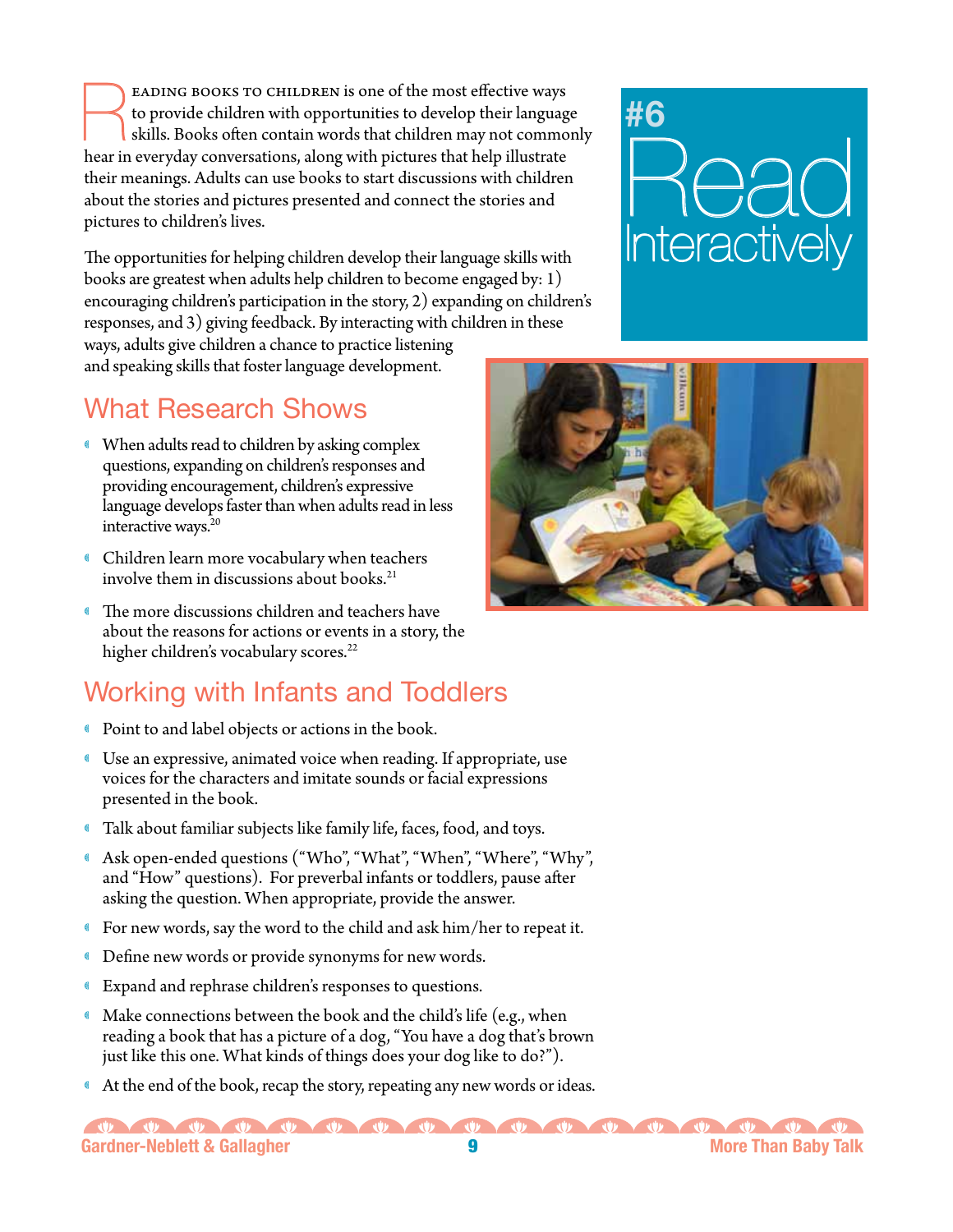

HARING PICTURE STORYBOOKS WITH CHILDREN is one way to<br>help them to learn new words. Some of these books will becom<br>favorites that children will ask for again and again. Re-reading the<br>same book multiple times belps childre help them to learn new words. Some of these books will become favorites that children will ask for again and again. Re-reading the same book multiple times helps children to learn new words.

When an adult reads a story to a child for the first time, children are faced with many tasks that may make paying attention to new words difficult. They may need to focus on the plot, setting, characters and so forth. The second time a child hears a story they are more familiar with it and can begin to predict what is going to happen. After hearing a story many times, children can pay less attention to the other parts of the story and can focus attention on other details, like learning new words.

#### What Research Shows

- 9 The more often adults read to children, the better children's language skills.23
- 9 One encounter with a new word is not enough to support word learning. Children often need to hear words many times before learning them.24
- 9 Children learn more new words if a story is read to them multiple times than if several stories are read to them only once.<sup>25</sup>

#### Working with Infants and Toddlers

9 If time permits, after reading a book to a child, ask if she or he would like you to read it again. If "yes," read the book again!



- Each time you read a book, draw children's attention to different words, details, pictures, or actions in the book.
- With each reading of a book, ask different open-ended questions ("Who", "What", "When", "Where", "Why", and "How" questions). Pause after asking the question. When appropriate, provide the answer.



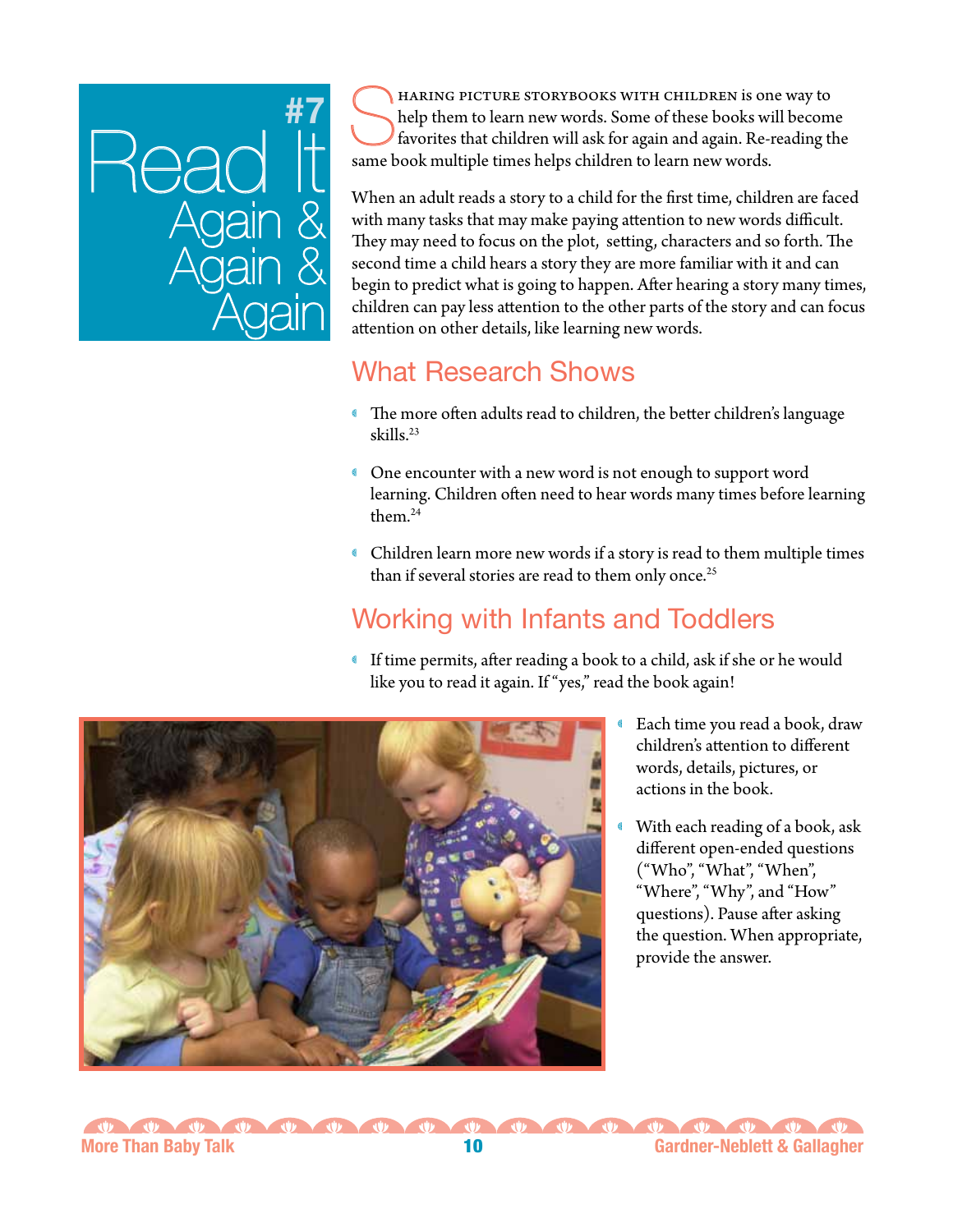OYS ARE THE TOOLS of children's work. Yet certain toys, and other materials, can also be helpful in providing children with opportunities to practice their communication skills. By choos materials that can encourage childr oys are the tools of children's work. Yet certain toys, and other materials, can also be helpful in providing children with opportunities to practice their communication skills. By choosing peer, teachers can supply children with "props" to help support children's language development. These props are objects that may stimulate conversations and include old phones, cell phones, puppets, dolls, wordless books, familiar books, pictures, play dough, and felt board cutouts.

#### What Research Shows

- The more children use an object to represent another object (e.g., using a plastic banana as a telephone), the stronger their language skills are.<sup>26</sup>
- **•** Dramatic play activities are often when the most complex language interactions occur between teachers and children.<sup>27</sup>
- 9 When adults and toddlers talk about an object on which they are both focused, children develop better language skills.16

#### Working with Infants and Toddlers

- 9 When using a prop, ask children open-ended questions like "What…?", "Why…?" and "How…?" Pause for a response. Provide the answers for preverbal infants and toddlers.
- 9 Label props and provide explanations about their function or purpose.
- 9 Use props to draw an infant's attention to interacting (e.g., shake a rattle
- to get the infant's attention, then draw it to your face, shaking. When the infant looks at your face, remove the rattle and begin a conversation).
- 9 Use props to engage in pretend play.
- **Introduce children to new** vocabulary when possible.
- <sup>4</sup> Talk about the different ways a prop may be used.







d d d d d d d d d d d d d d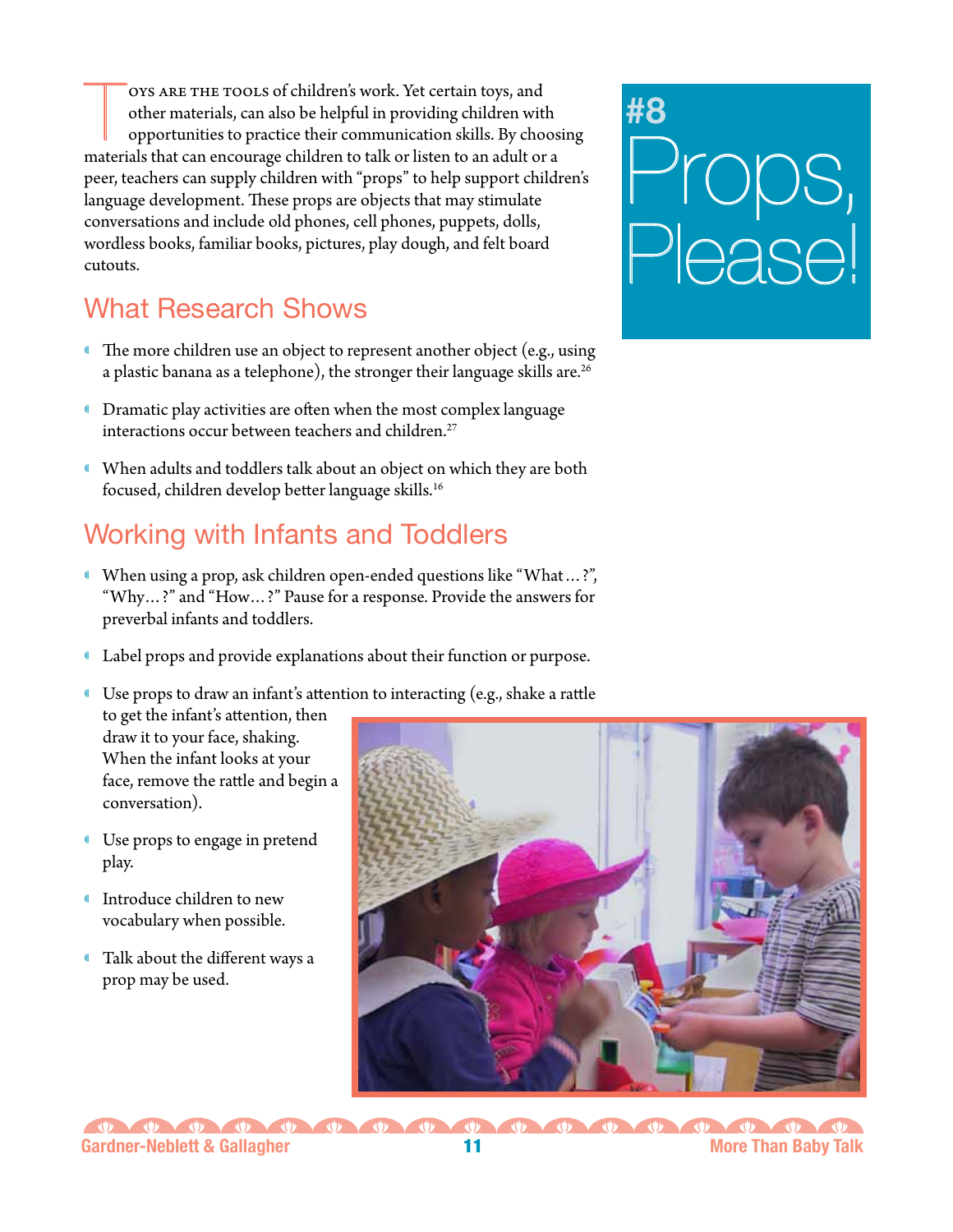### **#9** Make Music

DULTS CAN HELP CHILDREN develop strong language skills by<br>incorporating music into everyday routines and activities. Mus<br>activities can help children develop an awareness of sounds that<br>may beln with phonological awareness incorporating music into everyday routines and activities. Musical activities can help children develop an awareness of sounds that may help with phonological awareness, or awareness of sounds found in speech. Singing and listening to songs can give children an opportunity to practice using and listening to words. Musical activities may also enhance children's language development since they can provide an opportunity for dialogue between teachers and children.

#### What Research Shows

- 9 Musical activities are linked with improvements in children's communication skills.28
- Songs and musical activities have been shown to increase children's vocabulary.29
- 9 Children's with stronger musical skills are more likely to have greater phonological awareness.30



#### Working with Infants and Toddlers

- 9 Sing simple songs with gestures (e.g., "Twinkle, Twinkle, Little Star" and "The Wheels on the Bus").
- **Change the words of well-known songs to make new** songs (e.g., sing "Happy snack time to you" at the beginning of snack time).
- 9 When singing well-known songs, pause to let children fill in the blanks (e.g., "Twinkle, twinkle,  $\text{little}$   $\qquad$   $\qquad$   $\qquad$   $\qquad$   $\qquad$   $\qquad$   $\qquad$   $\qquad$   $\qquad$   $\qquad$   $\qquad$   $\qquad$   $\qquad$   $\qquad$   $\qquad$   $\qquad$   $\qquad$   $\qquad$   $\qquad$   $\qquad$   $\qquad$   $\qquad$   $\qquad$   $\qquad$   $\qquad$   $\qquad$   $\qquad$   $\qquad$   $\qquad$   $\qquad$   $\qquad$   $\qquad$   $\qquad$   $\qquad$   $\qquad$   $\q$
- Use songs to tell stories. Try using props like puppets, photos or pictures.
- 9 Have children act out parts of the song that involve body movements (e.g., "I'm a little teapot.").
- 9 Create little songs to sing during transitions or routines (e.g., "Brush, brush, brush your teeth before work and play. Brush your teeth twice a day and keep the germs away.").
- <sup>4</sup> Sing songs in children's home languages.

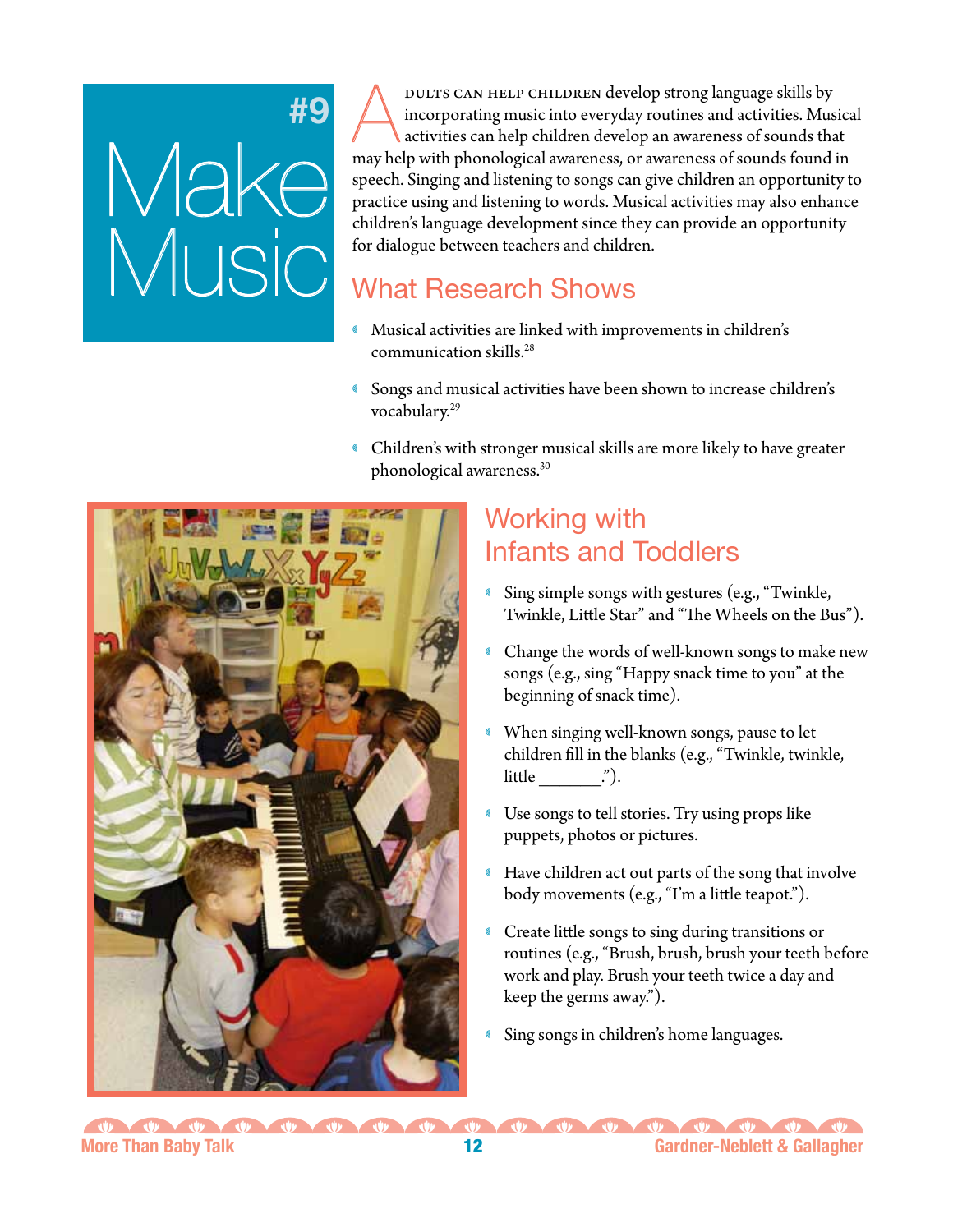ONG BEFORE CHILDREN SAY THEIR FIRST WORDS, they use their<br>hands and bodies to let adults know what they want and need.<br>Children typically start using gestures between 8 and 12 months<br>They often begin by pointing to things hands and bodies to let adults know what they want and need. Children typically start using gestures between 8 and 12 months old. They often begin by pointing to things to get an adult's attention. Later, children use gestures as if they were words. For example, when a child flaps his or her arms, he or she may be communicating the idea "bird."

Because gestures are a natural way that children learn to communicate, teaching children signs for words can help them strengthen their language and communication skills. Using baby sign language, which is based on the American Sign Language, gives children and teachers a standard set of gestures that they can use in everyday interactions and routines to provide children with visual support for language. Using signs or gestures may allow children to communicate their needs and understand others before they can talk. Even after children begin talking, signs can be used along with speech to help strengthen their language and communication skills.

# **#10** Sign It

#### What Research Shows

- 9 Children whose parents started using signs when the children were babies had better language skills when they were two and three years old than children whose parents did not use signs.<sup>31</sup>
- **IF The more gestures toddlers know and use, the more vocabulary they** know as preschoolers.32,33
- **Toddlers who combine gestures with speech are more likely to use** more complex sentences.34

#### Working with Infants and Toddlers

- 9 Start with simple signs for everyday needs (e.g., more, cup, milk).
- <sup>4</sup> Demonstrate the sign while speaking the word.
- **8** Repeat the word with the sign often.
- 9 Use simple signs or gestures in finger plays and songs (e.g., "Twinkle, Twinkle Little Star").
- 9 Guide children's hands when making a new sign or if the child needs assistance with the movements.



**Gardner-Neblett & Gallagher 13 More Than Baby Talk** d d d d d d d d d d d d d d d d d d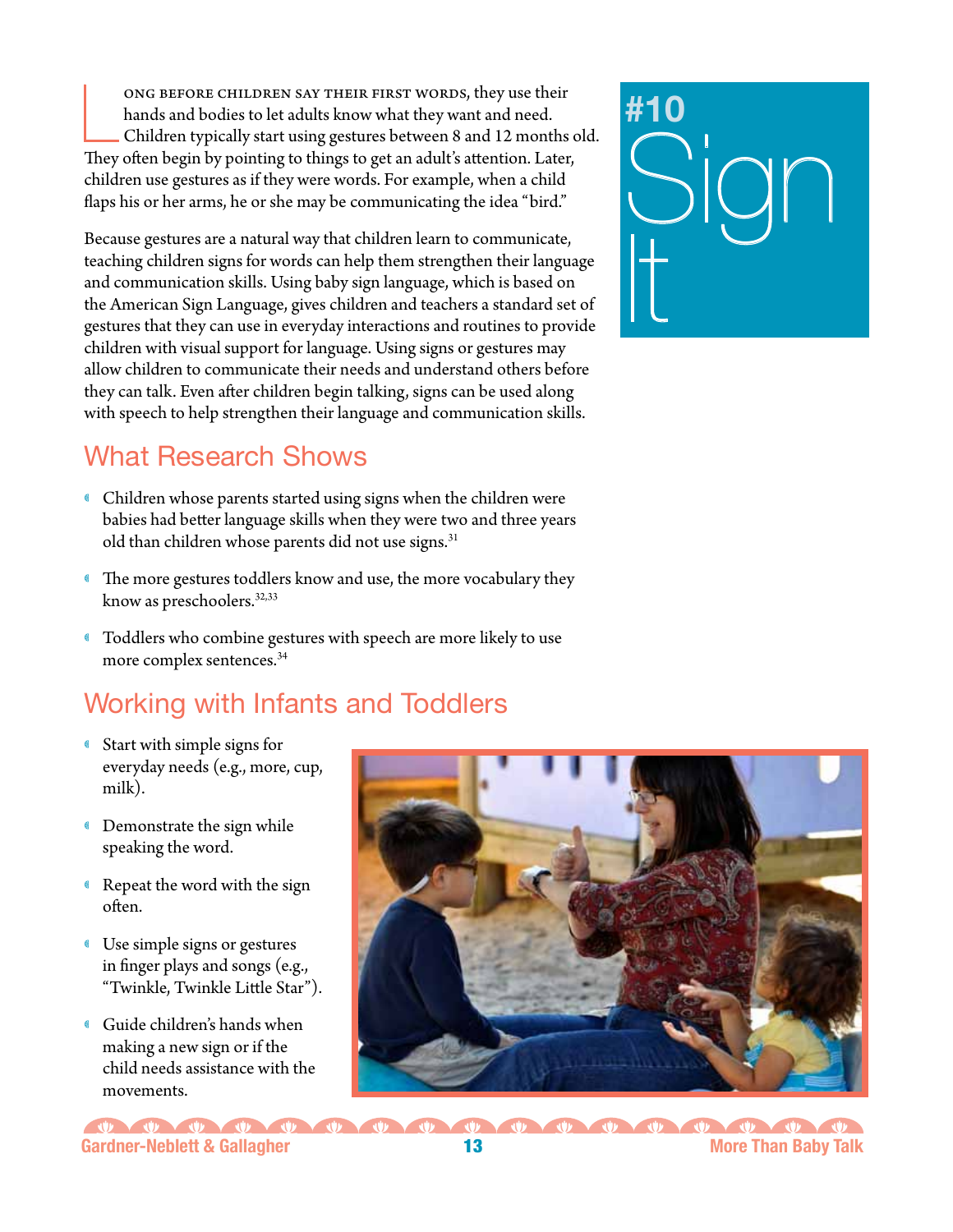#### **Summary**

his guide contains ten key practices that help early childhood<br>educators enhance the language and communication<br>development of infants and toddlers. Using these practices,<br>early childhood educators can increase the amount educators enhance the language and communication development of infants and toddlers. Using these practices, early childhood educators can increase the amount and complexity of the language they speak to children, be more responsive to children's vocalizations and speech, and engage in more conversations with children. These practices can be adapted to working with children of different language and cultural backgrounds to support the language and communication development of all children.

By giving children a rich language environment in infancy and toddlerhood, early childhood educators can play an important role in supporting children's development. By providing children with multiple, varied opportunities to engage in language and communication, early childhood educators can help equip children with the skills they need to thrive in preschool and beyond.

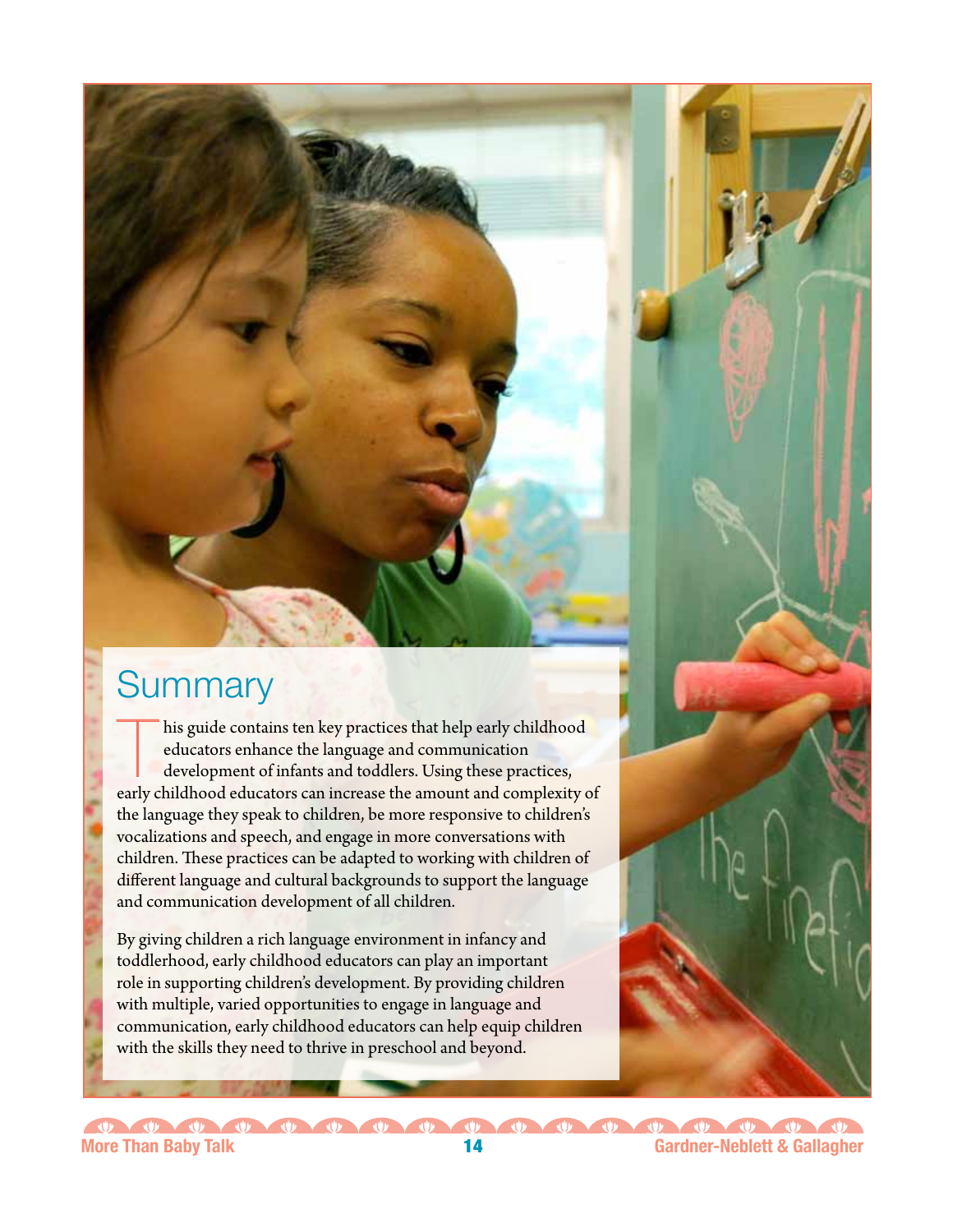#### **Resources**

The following resources are listed to provide additional information related to the practices presented in this guide.

#### Language Development

- The *Zero to Three* organization has a range of resources geared toward promoting the early language and literacy of infants and toddlers. The resources may be found at: [http://www.zerotothree.org/child](http://www.zerotothree.org/child-development/early-language-literacy/tips-tools-early-lit-and-lang.html)[development/early-language-literacy/tips-tools-early](http://www.zerotothree.org/child-development/early-language-literacy/tips-tools-early-lit-and-lang.html)[lit-and-lang.html](http://www.zerotothree.org/child-development/early-language-literacy/tips-tools-early-lit-and-lang.html)
- *Early Head Start* has a tip sheet on supporting infant and toddler language development. The tip sheet (Number 42) can be found at: [https://eclkc.ohs.acf.hhs.gov/](https://eclkc.ohs.acf.hhs.gov/hslc/tta-system/ehsnrc/Early%20Head%20Start/family-engagement/language-culture/EHS-Tip-Sheet-42.htm) [hslc/tta-system/ehsnrc/Early%20Head%20Start/](https://eclkc.ohs.acf.hhs.gov/hslc/tta-system/ehsnrc/Early%20Head%20Start/family-engagement/language-culture/EHS-Tip-Sheet-42.htm) [family-engagement/language-culture/EHS-Tip-](https://eclkc.ohs.acf.hhs.gov/hslc/tta-system/ehsnrc/Early%20Head%20Start/family-engagement/language-culture/EHS-Tip-Sheet-42.htm)[Sheet-42.htm](https://eclkc.ohs.acf.hhs.gov/hslc/tta-system/ehsnrc/Early%20Head%20Start/family-engagement/language-culture/EHS-Tip-Sheet-42.htm)
- *Indicators of Individual Growth and Development for Infants and Toddlers (IGDI's)* are a set of measures designed and validated by the Juniper Gardens Children's Project for use by early childhood educators to monitor infant and toddler growth and progress. One of the IGDIs measures growth in children's early communication. Additional information can be found at: <http://www.igdi.ku.edu/index.htm>
- *Strategies to Promote Communication and Language in Infants and Toddlers* (2009). This guide provides early childhood educators with information on how to promote communication skills in infants and toddlers. Published by the Juniper Gardens Children's Project, the guide can be found at: [http://www.igdi.ku.edu/](http://www.igdi.ku.edu/interventions/Promoting_Communication_rev3-19-09.pdf) [interventions/Promoting\\_Communication\\_rev3-19-](http://www.igdi.ku.edu/interventions/Promoting_Communication_rev3-19-09.pdf) [09.pdf](http://www.igdi.ku.edu/interventions/Promoting_Communication_rev3-19-09.pdf)
- *My Toddler Talks: Strategies and Activities to Promote Your Child's Language Development* (2012, CreateSpace Independent Publishing Platform). This book by Kimberly Scanlon is geared toward parents, but has tips, techniques and activities that early childhood educators may find helpful when working with children 18–36 months old.

*Bridging the Vocabulary Gap: What Research Tells Us about Vocabulary Instruction in Early Childhood* (2010). This article written by Tanya Christ and X. Christine Wang and published by the National Association for the Education of Young Children gives early childhood educators information on how educators can help children learn new words. The article can be found at: [http://www.naeyc.org/files/yc/file/201007/](http://www.naeyc.org/files/yc/file/201007/ChristWangOnline.pdf) [ChristWangOnline.pdf](http://www.naeyc.org/files/yc/file/201007/ChristWangOnline.pdf)

#### Sign Language

- *Baby Signs: How to Talk with Your Baby before Your Baby*  Can Talk (2009, 3RD edition, McGraw-Hill). This book by Linda Acredolo and Susan Goodwyn is a guide for teaching parents how to sign to their babies starting at 7 months old using the American Sign Language approach. Although the book is targeted to parents, early childhood educators may find it helpful for teaching young children the most common signs. The book includes ASL signs and "baby-friendly" alternatives.
- *Sign Language With Babies: What Difference Does it Make?* (2010). This article written by Susan Kubic Barnes in the Dimensions of Early Childhood (volume 38, number 1) provides readers with background information on using sign language with babies and summarizes the research findings. The article can be found at: [http://sprechende-haende.de/cms/upload/](http://sprechende-haende.de/cms/upload/pdf/Sign_Language_With_Babies_What_Difference_Does_It_Make_Susan_Kubic_Barnes_Volume_38_Issue_1.pdf) [pdf/Sign\\_Language\\_With\\_Babies\\_What\\_Difference\\_](http://sprechende-haende.de/cms/upload/pdf/Sign_Language_With_Babies_What_Difference_Does_It_Make_Susan_Kubic_Barnes_Volume_38_Issue_1.pdf) Does It Make Susan Kubic Barnes Volume 38 [Issue\\_1.pdf](http://sprechende-haende.de/cms/upload/pdf/Sign_Language_With_Babies_What_Difference_Does_It_Make_Susan_Kubic_Barnes_Volume_38_Issue_1.pdf)
- *Baby Signing 1-2-3: The Easy-to-Use Illustrated Guide for Every Stage and Every Age* (2007, Sourcebooks). This book by Nancy Cadjan describes how to use signs with infants and toddlers and includes a baby sign language dictionary.

#### Music Activities

*The eXtension Alliance for Better Child Care* has a list of favorite children's rhymes, finger plays and songs that early childhood educators can use with young children. The list can be found at: [http://campus.extension.org/](http://campus.extension.org/mod/data/view.php?id=9296) [mod/data/view.php?id=9296](http://campus.extension.org/mod/data/view.php?id=9296)

**Gardner-Neblett & Gallagher 15 More Than Baby Talk** d d d d d d d d d d d d d d d d d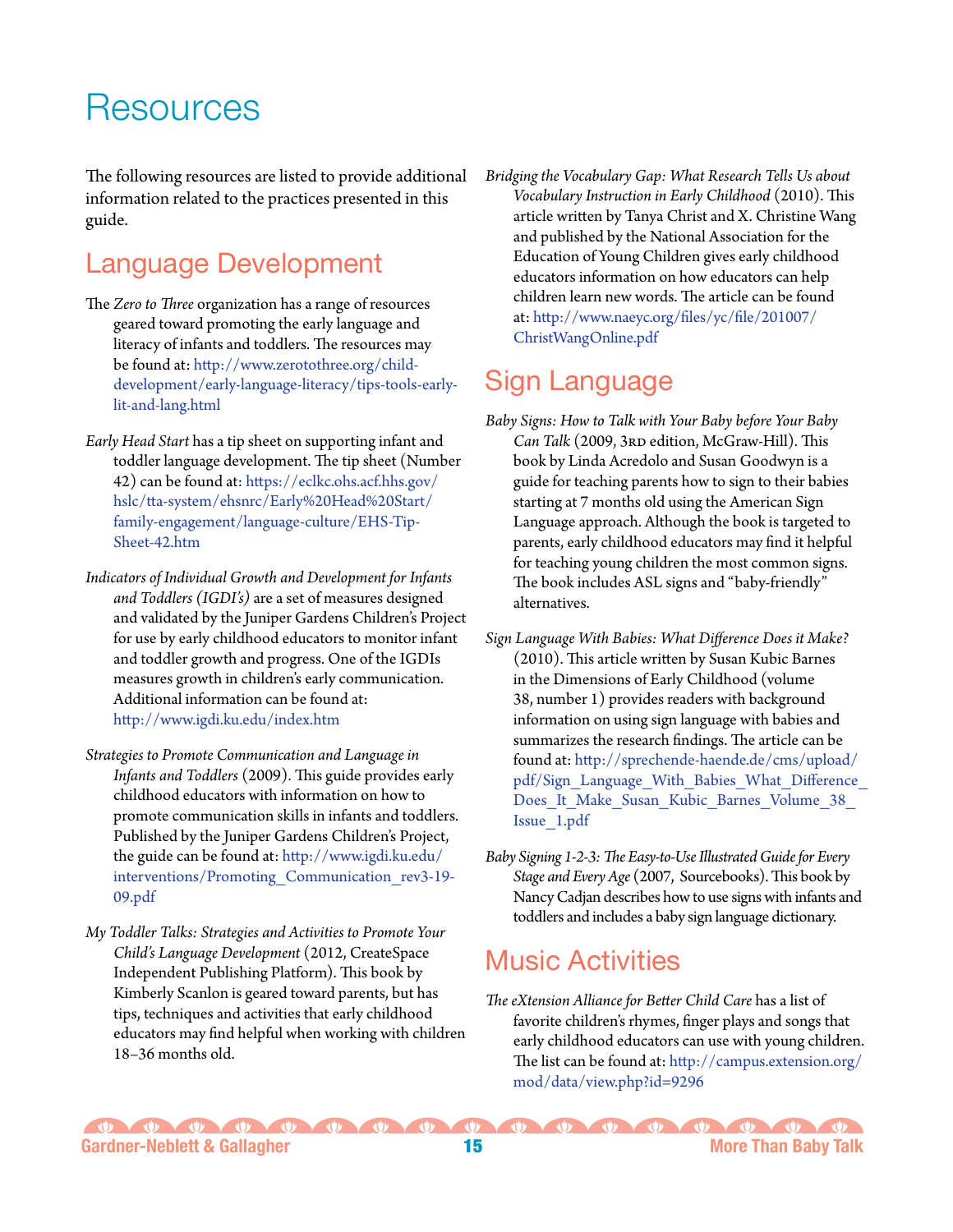- *Songs, Rhymes, and Finger Plays*. *Zero to Three* has compiled a list of songs, rhymes and finger plays in English and Spanish. The list can be found at: [http://www.](http://www.zerotothree.org/early-care-education/early-language-literacy/songsengspan.pdf) [zerotothree.org/early-care-education/early-language](http://www.zerotothree.org/early-care-education/early-language-literacy/songsengspan.pdf)[literacy/songsengspan.pdf](http://www.zerotothree.org/early-care-education/early-language-literacy/songsengspan.pdf)
- *Beyond Twinkle, Twinkle: Using Music with Infants and Toddlers* (2010). This article provides early childhood educators with information on how to use music activities with infants and toddlers in a child care setting. The article can be found at: [http://www.naeyc.](http://www.naeyc.org/files/yc/file/201003/ParlakianWeb0310.pdf) [org/files/yc/file/201003/ParlakianWeb0310.pdf](http://www.naeyc.org/files/yc/file/201003/ParlakianWeb0310.pdf)

#### Book Reading Activities

*The eXtension Alliance for Better Child Care* has a list of book reading activities, or story stretching activities that educators can use to connect activities with children's favorite books. The activities can be found at: [http://](http://campus.extension.org/mod/data/view.php?id=6759) [campus.extension.org/mod/data/view.php?id=6759](http://campus.extension.org/mod/data/view.php?id=6759)

#### Emergent Literacy

*Reading Rockets* is an organization dedicated to teaching children to read. The website contains articles and videos on topics related to teaching children how to read, including information on strengthening children's language skills. While the information on the website is primarily focused on school-age children, there is a section of the website devoted to young children and early childhood educators. This information can be found at: [http://www.readingrockets.org/atoz/](http://www.readingrockets.org/atoz/preschool_child_care/) [preschool\\_child\\_care/](http://www.readingrockets.org/atoz/preschool_child_care/)

#### General Early Childhood Education Practices

*Teaching Our Youngest: A Guide for Preschool Teachers and Child Care and Family Providers* (2002). This guide provides early childhood educators with researchbased activities that can help children develop strong language skills, as well other emergent literacy skills. The guide was published by Early Childhood-Head Start Task Force of the U.S. Department of Education and the U.S. Department of Health and Human Services and can be found at: [http://www2.ed.gov/](http://www2.ed.gov/teachers/how/early/teachingouryoungest/index.html) [teachers/how/early/teachingouryoungest/index.html](http://www2.ed.gov/teachers/how/early/teachingouryoungest/index.html) *Creating Language-Rich Preschool Classrooms and Environments* (2004). This article by Laura Justice provides information that early childhood educators may use to set up classrooms that offer children language opportunities. While the article is geared toward preschool-age children, professionals working with infants and toddlers may find the information helpful. Published by the Council for Exceptional Children, the article can be found at: [http://ici](http://ici-bostonready-pd-2009-2010.wikispaces.umb.edu/file/view/Creating+Language+Rich+Preschool+Classroom+Environments.pdf)[bostonready-pd-2009-2010.wikispaces.umb.edu/file/](http://ici-bostonready-pd-2009-2010.wikispaces.umb.edu/file/view/Creating+Language+Rich+Preschool+Classroom+Environments.pdf) [view/Creating+Language+Rich+Preschool+Classroo](http://ici-bostonready-pd-2009-2010.wikispaces.umb.edu/file/view/Creating+Language+Rich+Preschool+Classroom+Environments.pdf) [m+Environments.pdf](http://ici-bostonready-pd-2009-2010.wikispaces.umb.edu/file/view/Creating+Language+Rich+Preschool+Classroom+Environments.pdf)

#### Dual Language Learners

- *One Child, Two Languages: A Guide for Early Childhood Educators of Children Learning English as a Second*  Language (2008; 2ND edition, Brookes Publishing Company). This book by Patton O. Tabors describes second language learning for young children and provides educators with suggestions for techniques to facilitate children's language learning.
- *Selecting Culturally Appropriate Children's Books in Languages other than English* and *How to Use Bilingual Books.* The National Center on Cultural and Linguistic Responsiveness has published guides for educators on strategies they can use to support the language development of dual language learners. The guides can be found at: [https://eclkc.ohs.acf.hhs.](https://eclkc.ohs.acf.hhs.gov/hslc/tta-system/cultural-linguistic/center/NCCLRQuickGuide.htm) [gov/hslc/tta-system/cultural-linguistic/center/](https://eclkc.ohs.acf.hhs.gov/hslc/tta-system/cultural-linguistic/center/NCCLRQuickGuide.htm) [NCCLRQuickGuide.htm](https://eclkc.ohs.acf.hhs.gov/hslc/tta-system/cultural-linguistic/center/NCCLRQuickGuide.htm)
- *Strategies for Supporting All Dual Language Learners*. This guide present different ways that educators can support the language development of dual language learners. The guide is available at: [https://eclkc.ohs.acf.hhs.gov/hslc/](https://eclkc.ohs.acf.hhs.gov/hslc/tta-system/cultural-linguistic/docs/dll-strategies.pdf) [tta-system/cultural-linguistic/docs/dll-strategies.pdf](https://eclkc.ohs.acf.hhs.gov/hslc/tta-system/cultural-linguistic/docs/dll-strategies.pdf)



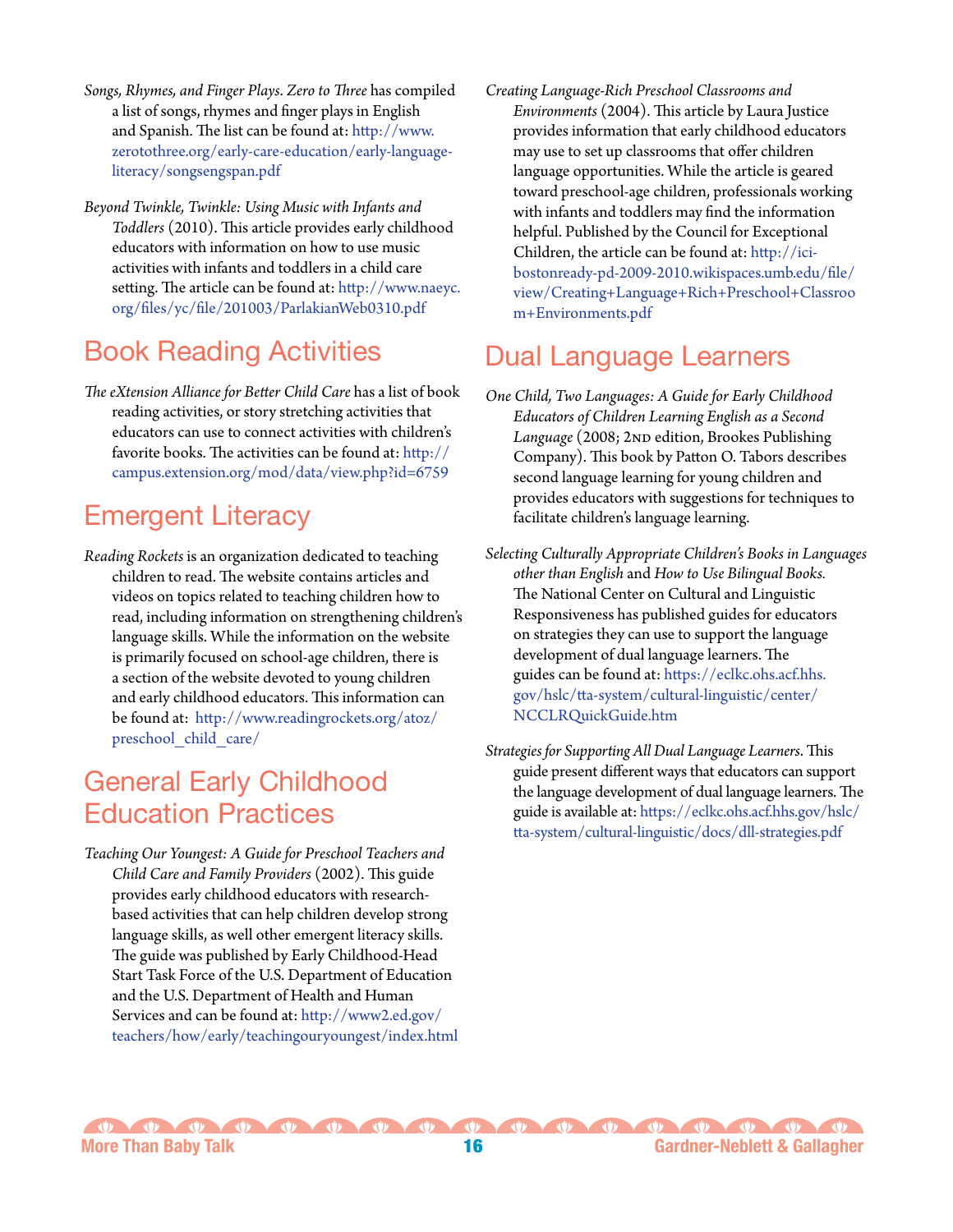#### **References**

- 1. Snow CE, Burns S, Griffin P. *Preventing reading difficulties in young children.* Washington, D.C.: National Academies Press; 1998.
- 2. Walker D, Greenwood C, Hart B, Carta J. Prediction of school outcomes based on early language production and socioeconomic factors. *Child Development*. 1994;65(2):606-621.
- 3. Committee on Integrating the Science of Early Childhood Development. *From neurons to neighborhoods: The science of early childhood development.* Washington, D.C.: National Academies Press; 2000.
- 4. McCartney K. Effect of quality of day care environment on children's language development. *Developmental Psychology*. 1984;20(2):244-260.
- 5. NICHD Early Child Care Research Network. The relation of child care to cognitive and language development. *Child Development*. 2000;71(4):960-980.
- 6. Turnbull KP, Anthony AB, Justice L, Bowles R. Preschoolers' exposure to language stimulation in classrooms serving at-risk children: The contribution of group size and activity context. *Early Education & Development*. 2009;20(1):53-79.
- 7. Tabors PO. What early childhood educators need to know: Developing effective programs for linguistically and culturally diverse children and families. *Young Children*. 1998; 53(6):20-26.
- 8. Hoff E. How social contexts support and shape language development. *Developmental Review*.  $2006;26(1):55-88.$
- 9. Hart B, Risley TR. *Meaningful differences in the everyday experience of young American children.*  Baltimore, MD: P. H. Brookes; 1995.
- 10. Piasta S, Justice L, Cabell S, Wiggins A, Turnbull K, Curenton S. Impact of professional development on preschool teachers' conversational responsivity and children's linguistic productivity and complexity. *Early Childhood Research Quarterly*. 2012;27(3):387-400.
- 11. Dickinson DK. Putting the pieces together: Impact of preschool on children's language and literacy development in kindergarten. In: Dickinson DK, Tabors PO, eds. *Beginning literacy with language: Young children learning at home and school.* 2001:257-287.
- 12. Girolametto L, Weitzman E. Responsiveness of child care providers in interactions with toddlers and preschoolers. *Language, Speech, and Hearing Services in Schools*. 2002;33(4):268-281.
- 13. Elley WB. Vocabulary acquisition from listening to stories. *Reading Research Quarterly*. 1989;24(2):174-187.
- 14. Huttenlocher J, Vasilyeva M, Cymerman E, Levine S. Language input and child syntax. *Cognitive Psychology.* 2002;45(3):337-374.
- 15. Espinosa L. The academic achievement of children of immigrant families: A research review with implications for closing the achievement gap. 2011. [http://www.boldapproach.org/uploads/](http://www.boldapproach.org/uploads/db_files/Immigration%20outcomes%20(Espinosa).docx) [db\\_files/Immigration%20outcomes%20\(Espinosa\).docx.](http://www.boldapproach.org/uploads/db_files/Immigration%20outcomes%20(Espinosa).docx) Accessed September 23, 2013.
- 16. Tomasello M, Farrar MJ. Joint attention and early language. *Child Development*. 1986;57(6):1454- 1463.
- 17. Yu C, Smith L. Embodied attention and word learning by toddlers. *Cognition*. 2012;125(2):244- 262.

d d d d d d d d d d d d d d d

**Gardner-Neblett & Gallagher** 17 **More Than Baby Talk**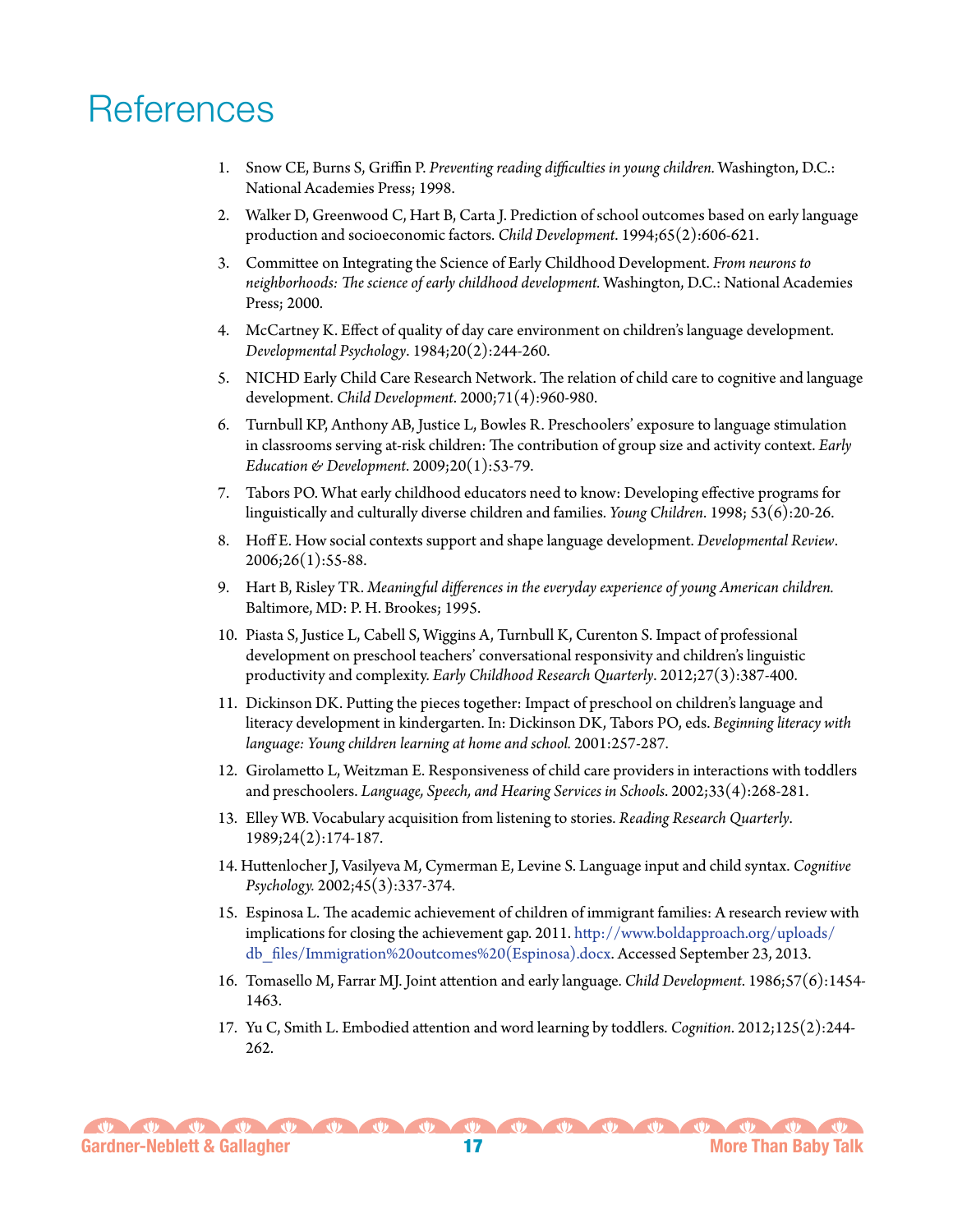- 18. Shimpi PM, Huttenlocher J. Redirective labels and early vocabulary development. *Journal of Child Language*. 2007;34(4):845-859.
- 19. Dunham PJ, Dunham F, Curwin A. Joint-attentional states and lexical acquisition at 18 months. *Developmental Psychology*. 1993;29(5):827-831.
- 20. Whitehurst GJ, Falco FL, Lonigan CJ, et al. Accelerating language development through picture book reading. *Developmental Psychology*. 1988;24(4):552-559.
- 21. Hindman A, Wasik B, Erhart A. Shared book reading and head start preschoolers' vocabulary learning: The role of book-related discussion and curricular connections. *Early Education and Development*. 2012;23(4):451-474.
- 22. Dickinson DK, Porche MV. Relation between language experiences in preschool classrooms and children's kindergarten and fourth-grade language and reading abilities. *Child Development*. 2011;82(3):870-886.
- 23. Mol SE, Bus AG, de Jong MT. Interactive book reading in early education: A tool to stimulate print knowledge as well as oral language. *Review of Educational Research*. 2009;79(2):979-1007.
- 24. Horst JS. Context and repetition in word learning. *Frontiers in psychology*. 2013;4:1-11.
- 25. Horst JS, Parsons KL, Bryan NM. Get the story straight: Contextual repetition promotes word learning from storybooks. *Frontiers in psychology*. 2011;2:17.
- 26. Lewis V, Boucher J, Lupton L, Watson S. Relationships between symbolic play, functional play, verbal and non-verbal ability in young children. *International Journal of Language and Communication Disorders*. 2000;35(1):117-127.
- 27. Kontos S, Keyes L. An ecobehavioral analysis of early childhood classrooms. *Early Childhood Research Quarterly*. 1999;14(1):35-50.
- 28. Yazejian N, Peisner-Feinberg ES. Effects of a preschool music and movement curriculum on children's language skills. *NHSA Dialog*. 2009;12(4):327-341.
- 29. Galicia Moyeda IX, Contreras Gomez I, Pena Flores MT. Implementing a musical program to promote preschool children's vocabulary development. *Early Childhood Research & Practice*.  $2006;8(1)$ .
- 30. Anvari SH, Trainor LJ, Woodside J, Levy BA. Relations among musical skills, phonological processing, and early reading ability in preschool children. *Journal of Experimental Child Psychology*. 2002;83(2):111-130.
- 31. Goodwyn SW, Acredolo LP, Brown CA. Impact of symbolic gesturing on early language development. *Journal of Nonverbal Behavior*. 2000;24(2):81-103.
- 32. Rowe ML, Goldin-Meadow S. Early gesture selectively predicts later language learning. *Developmental Science*. 2009;12(1):182-187.
- 33. Rowe ML, Özçalişkan Ş, Goldin-Meadow S. Learning words by hand: Gesture's role in predicting vocabulary development. *First Language*. 2008;28(2):182-199.
- 34. Iverson JM, Goldin-Meadow S. Gesture paves the way for language development. *Psychological Science*. 2005;16(5):367-371.